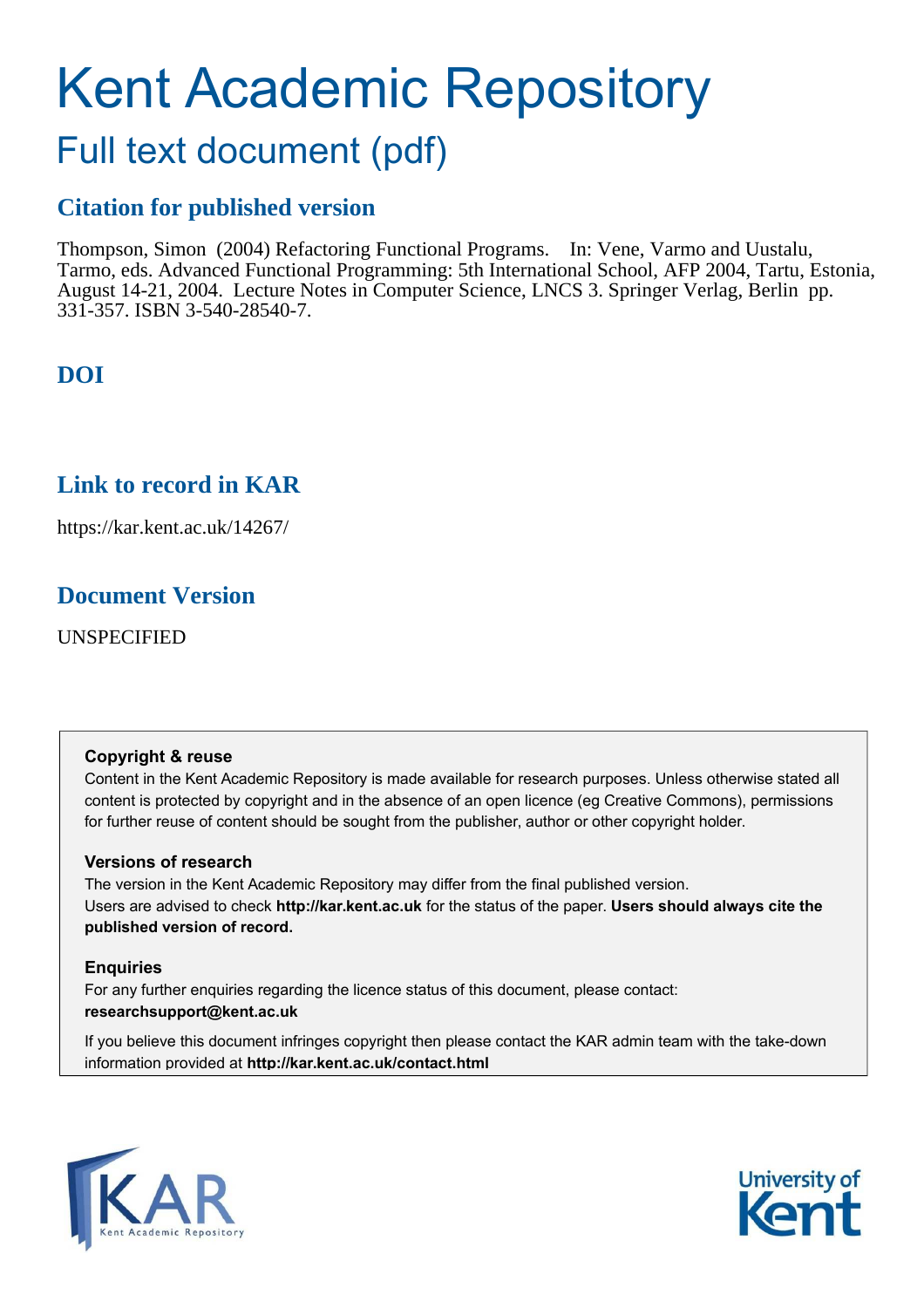#### Refactoring Functional Programs

Simon Thompson

Computing Laboratory University of Kent, UK S.J.Thompson@kent.ac.uk

Abstract. Refactoring is the process of improving the design of existing programs without changing their functionality. These notes cover refactoring in functional languages, using Haskell as the medium, and introducing the HaRe tool for refactoring in Haskell.

#### 1 Introduction

Refactoring [\[Fow00\]](#page-25-0) is about improving the design of existing computer programs and systems; as such it is familiar to every programmer, software engineer and designer. Its key characteristic is the focus on structural change, strictly separated from changes in functionality. A structural change can make a program simpler, by removing duplicate code, say, or can be the preparatory step for an upgrade or extension of a system.

Program restructuring has a long history. As early as 1978 Robert Floyd in his Turing Award lecture [\[Flo79\]](#page-25-1) encouraged programmers to reflect on and revise their programs as an integral part of their practice. Griswold's thesis on automated assistance for LISP program restructuring [\[GN93\]](#page-25-2) introduced some of the ideas developed here and Opdyke's thesis [\[Opd92\]](#page-26-0) examined refactoring in the context of object-oriented frameworks. Martin Fowler brought the field to prominence with his book on refactoring object-oriented programs [\[Fow00\]](#page-25-0). The refactoring browser, or 'refactory' [\[BR\]](#page-25-3), for Smalltalk is notable among the first generation of OO tools; a number of Java tools are now widely available. The best known of these is the refactoring tool for Java in Eclipse [\[Ecl\]](#page-25-4). More comprehensive reviews of the refactoring literature are available at the web page for [\[Fow00\]](#page-25-0) and at our web site.<sup>[1](#page-0-0)</sup>

Refactorings are one sort of program transformation; they differ from other kinds of program transformation in a number of ways. Traditional transformations usually have a 'direction': they are applied to make a program more time or space efficient, say. On the other hand, refactorings are typically bi-directional: a refactoring to widen the scope of a local definition could equally well be applied in reverse to localise a global definition.

It is also characteristic of refactorings that they are 'diffuse' and 'bureaucratic': that is, their effect is not limited to a particular point in a program, and

<span id="page-1-0"></span> $^1$  <http://www.cs.kent.ac.uk/projects/refactor-fp/>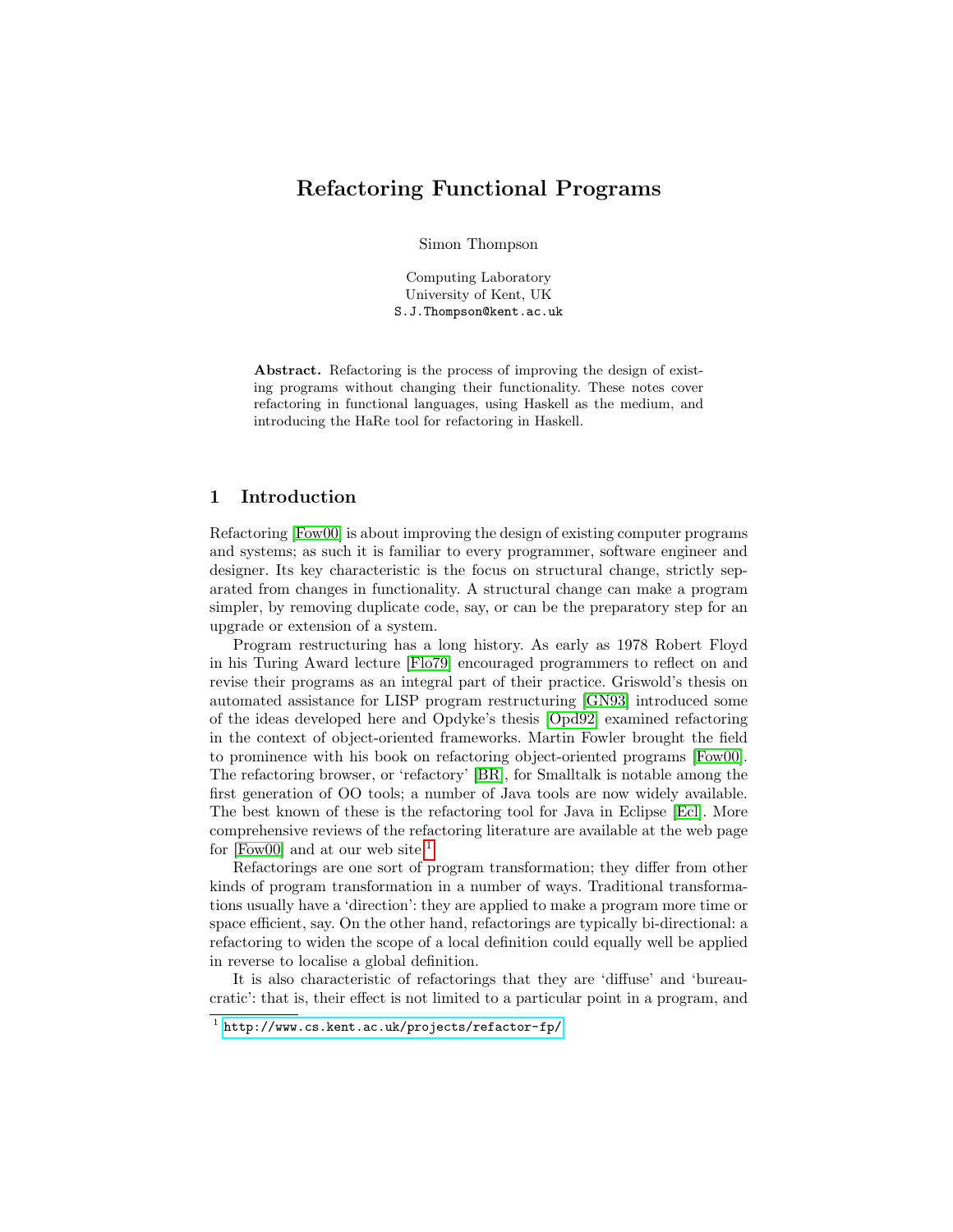they require care and precision in their execution. Consider the example of the simplest possible refactoring: renaming a component of a program. To effect this change requires not only the component definition to be changed, but also every use of the component must be similarly modified. This involves changing every file or module which might use the component, potentially tens or hundreds of modules. Moreover, it is vital not to change any components hidden in other parts of the system which happen to share the same name.

It is, of course, possible to do refactorings 'by hand', but this process is tedious and, more importantly, error-prone. Automated support for refactorings makes them safe and easy to perform, equally easy to undo, and also secure in their implementation. The Refactoring Functional Programs<sup>[2](#page-1-0)</sup> [\[LRT03\]](#page-26-1) project at the University of Kent is building the  $HaRe$  [\[HaR\]](#page-25-5) system to support refactorings for Haskell programs.

HaRe is designed as a serious tool for use by practising programmers: HaRe supports the whole of Haskell 98; it is integrated into standard development environments and it preserves the 'look and feel' of refactored programs. HaRe is built using a number of existing libraries: Programatica [\[Hal03\]](#page-25-6) on which to build the language-analysis components, and Strafunski [\[LV01\]](#page-26-2) which gives general support for tree transformations.

These notes begin presenting overviews of design for functional programs and the HaRe system. The core of the paper is an exposition of the basics of refactoring: a detailed description of generalisation is presented as an example of a structural refactoring in Section [4,](#page-6-0) and the impact of modules on refactoring is examined in Section [5.](#page-9-0)

A number of data-oriented refactorings are given Section [6:](#page-10-0) principal among these is the transformation taking a concrete data type into an ADT, which is implemented in HaRe as composition of simpler refactorings. As well as providing a repertoire of built-in refactorings, HaRe provides an API by which other refactorings can be constructed; this is the subject of Section [7.](#page-19-0) The notes conclude with a discussion of conclusions and directions for the research.

I am very grateful indeed to my colleagues Huiqing Li and Claus Reinke, interns Nguyen Viet Chau and Jon Cowie, and research students Cyris Ryder and Chris Brown for their collaboration in the project. I would also like to thank the referees for their suggestions and corrections.

#### 2 The elements of design

In designing an object-oriented system, it is taken for granted that design will precede programming. Designs will be written using a system like UML [\[UML\]](#page-26-3) which is supported in tools such as Eclipse [\[Ecl\]](#page-25-4). Beginning programmers may well learn a visual design approach using systems like BlueJ [\[Blu\]](#page-25-7). Work on a similar methodology for functional programming is reported in [\[Rus00\]](#page-26-4), but little other work exists. There may be a number of reasons for this.

<sup>&</sup>lt;sup>2</sup> This work is supported by EPSRC under project grant GR/R75052.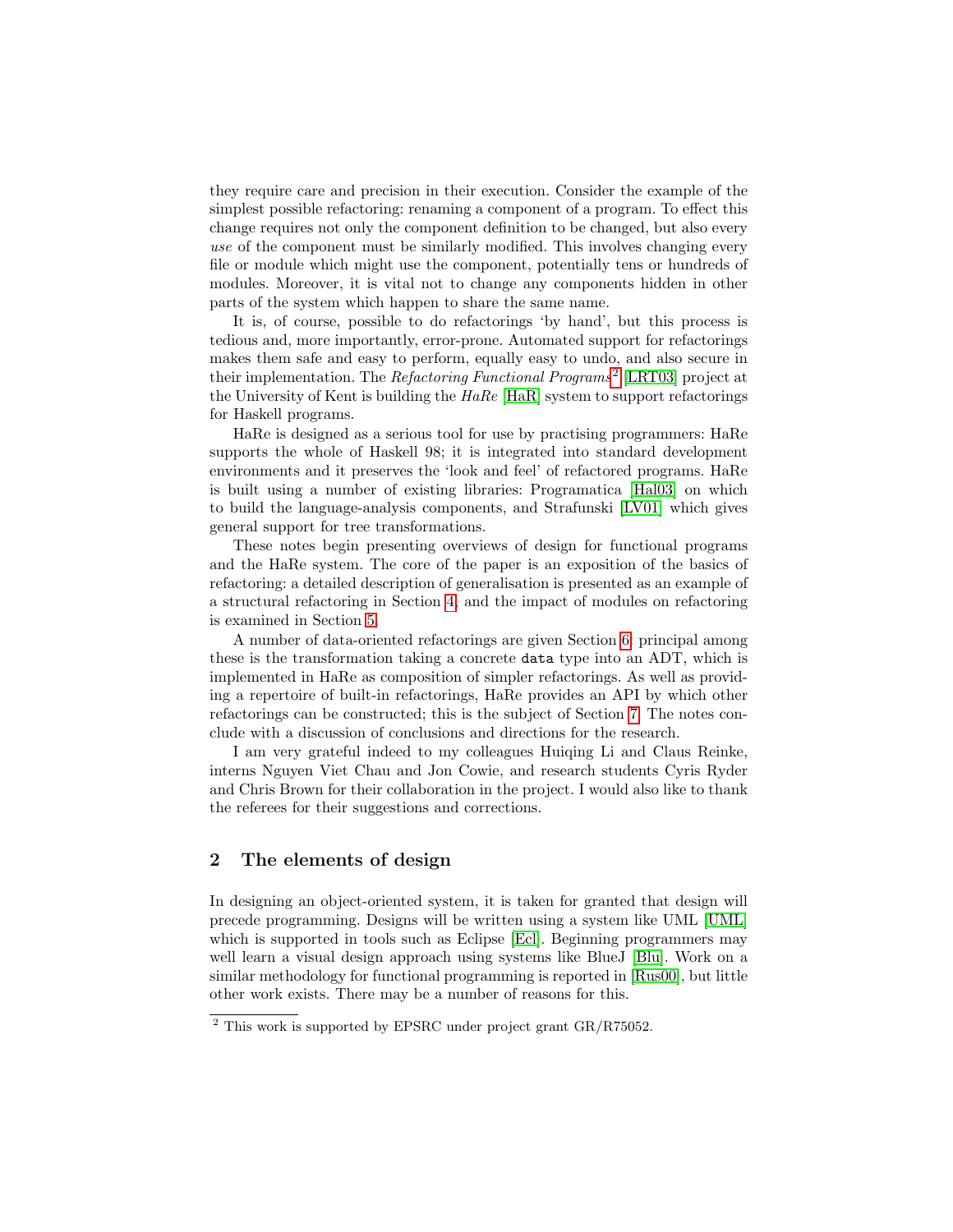- Existing functional programs are of a scale which does not require design. Many functional programs are small, but others, such as the Glasgow Haskell Compiler, are substantial.
- Functional programs directly model the application domain, thus rendering design irrelevant. Whilst functional languages provide a variety of powerful abstractions, it is difficult to argue that these provide all and only the abstractions needed to model the real world.
- Functional programs are built as an evolving series of prototypes.

If we accept the final reason, which appears to be the closest to existing practice, we are forced to ask how design emerges. A general principle is the move from the concrete to the abstract, and from the specific to the general. Specifically, for Haskell, we can use the following strategies:

- Generalisation. A function is written with a specific purpose: it is generalised by making some of the particular behaviour into an argument.
- Higher-order functions. This particular case of generalisation is characteristic of modern functional programming: specific behaviour is abstracted into a function, which becomes a parameter.
- <span id="page-3-0"></span>Commonality. Two parts of a program are identified as being identical or at least similar; they can be replaced by invocations of a single function (with appropriate parameters).
- Data abstraction. Concrete, algebraic data types provide an excellent starting point, but are difficult to modify: a move to an abstract type gives the programmer flexibility to modify the implementation without modifying any client code.
- Overloading. The introduction of a class and its instances allows set of names to be overloaded: programs thus become usable in a variety of contexts. This can make programs more readable, and also replace a number of similar definitions by a single, overloaded, one.
- Monadification. This particular case of overloading allows explicit computational effects to become an implicit part of a system; once this transformation has taken place it is possible to modify the monad being used without changing the client code. A number of monads can be combined using monad transformers [\[LHJ95\]](#page-26-5).

The HaRe tool supports many of these 'design abstractions'. Using a refactoring tool allows programmers to take a much more exploratory and speculative approach to design: large-scale refactorings can be accomplished in a single step, and equally importantly can be undone with the same effort. In this way Haskell programming and pedagogy can become very different from current practice.

#### 3 The HaRe system

Refactoring for Haskell is supported by the HaRe tool [\[HaR\]](#page-25-5) built at the University of Kent as a part of the project Refactoring Functional Programs. The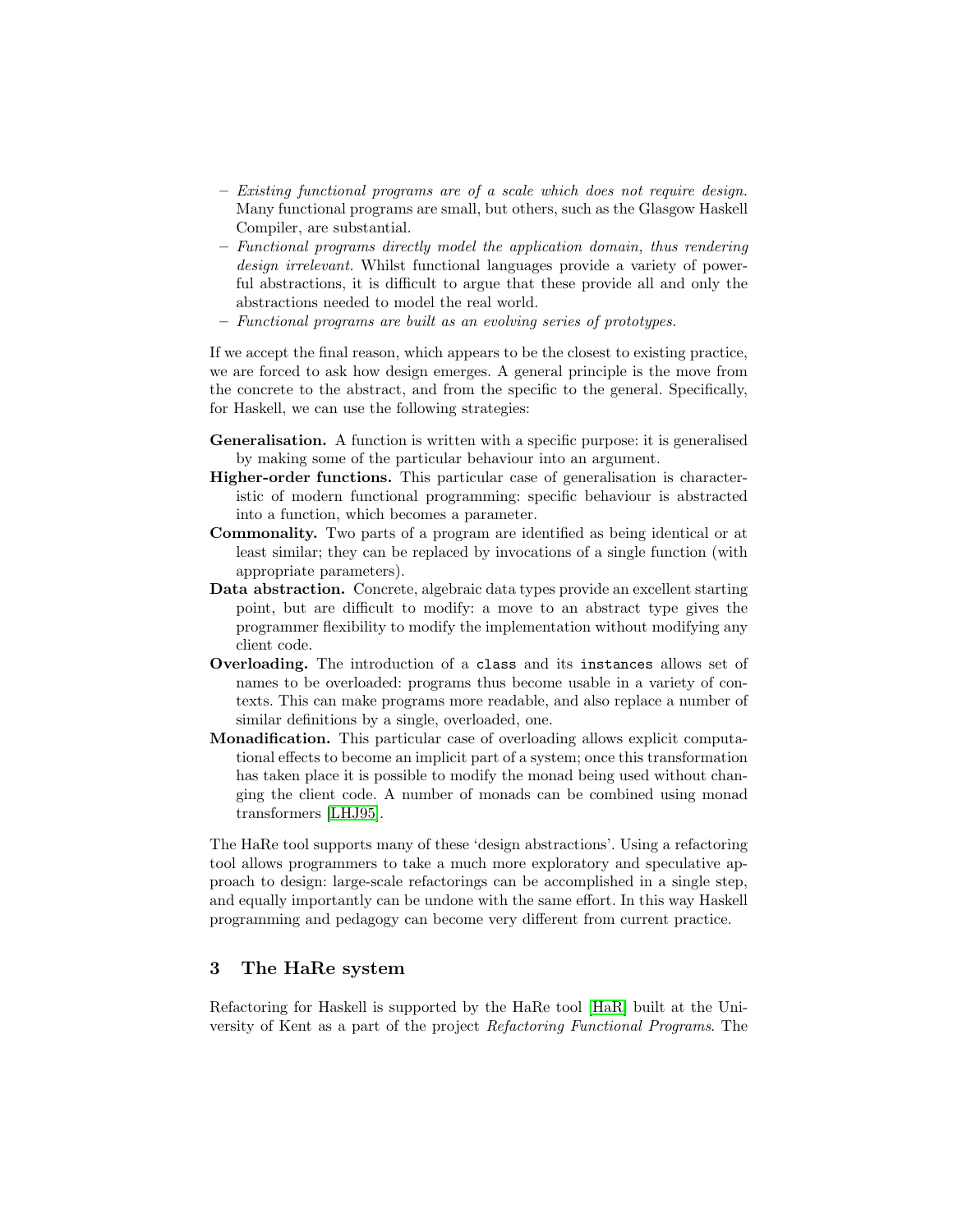

Fig. 1. HaRe: the Refactor menu

system was designed to be a tool useable by the working programmer, rather than a proof-of-concept prototype. This imposes three substantial constraints on the designer.

- <span id="page-4-0"></span>– It should support a full standard language – Haskell 98 in this case – rather than a convenient subset chosen for demonstration purposes.
- It should work within programmers' existing tools (Emacs and Vim) rather than be stand alone, allowing programmers to augment their existing practice with zero overhead.
- It is our experience that although layout is of syntactic significance in Haskell, different programmers adopt widely different styles of layout, and in most cases programmers would find it completely unacceptable to have had their code reformatted by a 'pretty printer' in the course of a refactoring.

The system should therefore preserve the appearance of source code programs. In particular, it is crucial to preserve not only comments but also the particular layout style used by the programmer.

#### 3.1 Using HaRe

HaRe supports a growing set of refactorings over Haskell; the details of many of these are presented in the sections that follow. The initial release of HaRe contained a number of 'structural', scope-related, single-module refactorings (October 2003); multiple-module versions of these refactorings were added in HaRe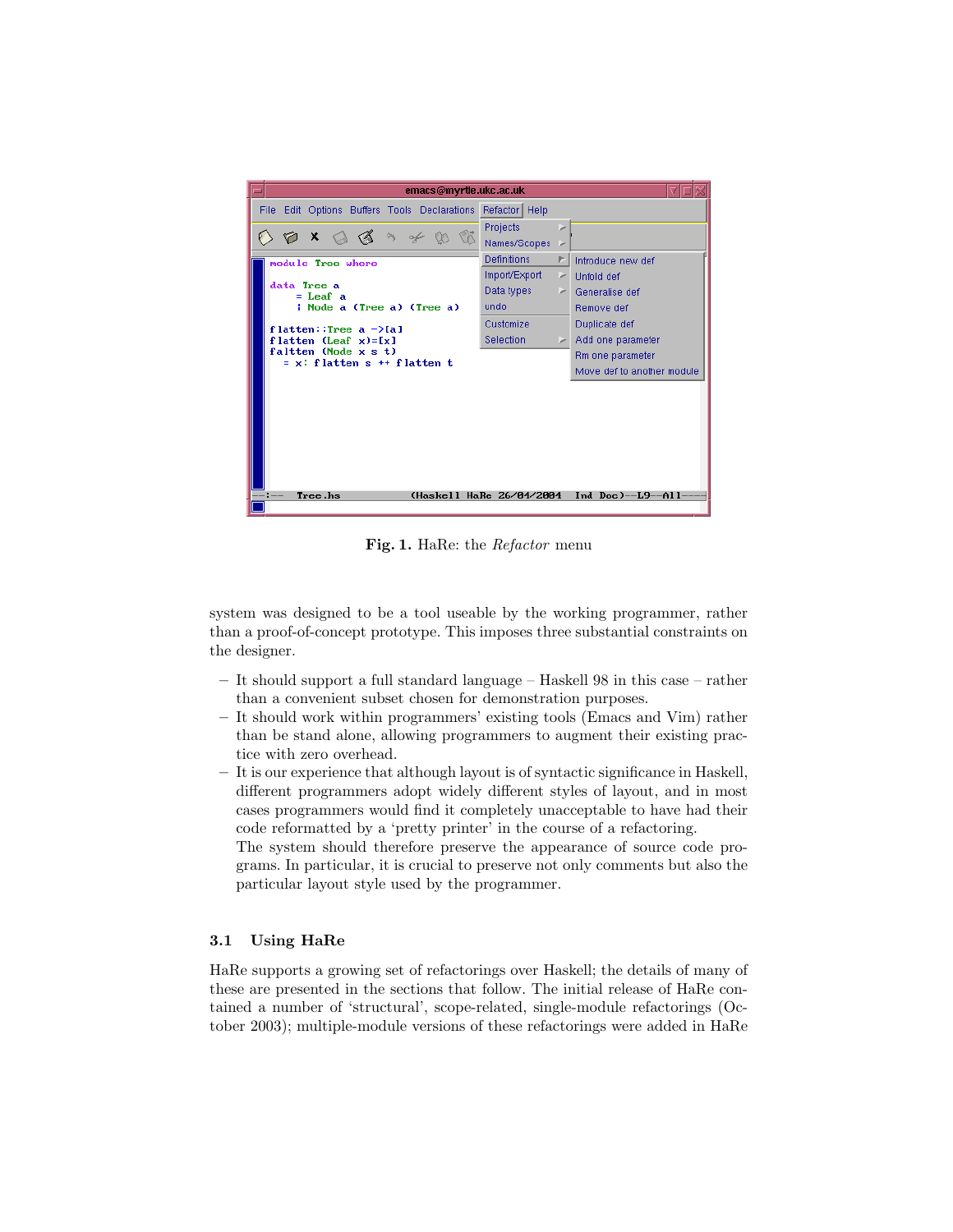<span id="page-5-0"></span>

Fig. 2. HaRe: the result of 'From concrete to abstract data type'.

0.2 (January 2004), and the first datatype-related refactorings added in HaRe 0.3 (November 2004). The third version restructures HaRe to expose an API for the system infrastructure used for implementing refactorings and other transformations in HaRe; this is addressed in more detail in Section [7.](#page-19-0)

HaRe, embedded in Emacs, is shown in Figures [1](#page-3-0) and [2.](#page-4-0) A new Refactor menu has been added to the user interface: menu items group refactorings, and submenus identify the particular refactoring to be applied. Input is supplied by the cursor position, which can be used to indicate an identifier to be renamed, say, and from the keyboard, to give the replacement identifier, for instance. Figure [1](#page-3-0) shows a program defining and using a concrete data type; Figure [2](#page-4-0) shows the result of refactoring this to an abstract data type.

#### 3.2 Implementation

HaRe is implemented in Haskell. It can be used as a stand-alone program, and is integrated with Emacs and Vim using their scripting languages. As is apparent from the example shown in Figures [1](#page-3-0) and [2,](#page-4-0) HaRe is more than a text editor.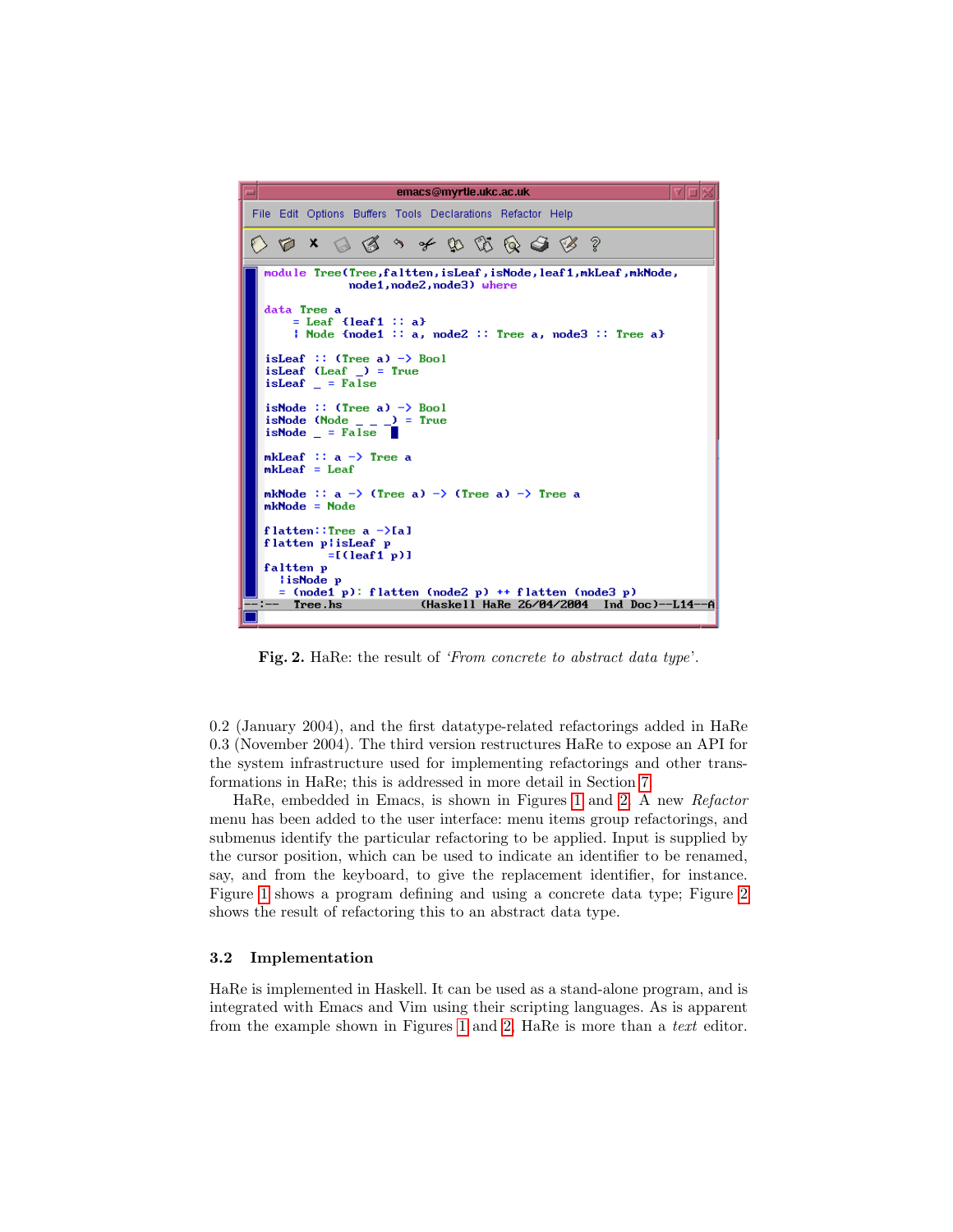

Fig. 3. The four stages of a refactoring

<span id="page-6-0"></span>Implementing refactorings requires information about a number of aspects of the program:

- Syntax. The subject of the refactoring (or program transformation) is the abstract syntax tree (AST) for the parsed program. To preserve comments and layout, information about comments and source code locations for all tokens is also necessary.
- Static semantics. In the case of renaming a function f it is necessary to check that this binding of f does not capture any existing uses of f. The binding analysis provides this information.
- Module analysis. In a multi-module project, analysis must include all modules. For example, renaming the function f must percolate through all modules of a project which import this binding of f.
- **Type system.** If a function  $g$  is generalised (as in Section [4\)](#page-6-0) then its type declaration will need to be adjusted accordingly.

It is therefore clear that we require the full functionality of a Haskell front-end in order to implement the refactorings completely and safely. In this project we have used the Programatica front end [\[Hal03\]](#page-25-6), which supports all aspects of analysis of Haskell 98. The correct implementation of a refactoring consists of four parts, shown in Figure [3.](#page-5-0)

- Information gathering and condition checking. The refactoring will only be performed if it preserves the semantics of the program; examples of some of the conditions are given above. Verifying these conditions requires information, such as the set of identifiers in scope at a particular point in the program, to be gathered from the AST by traversing it.
- Transformation. Once the conditions are verified, it is possible to perform the refactoring, which is a transformation of the AST.
- **Program rendering.** Once transformed, source code for the new program needs to be generated, conforming to the original program layout as much as possible.

Information gathering and transformation consist for the most part of 'boilerplate' code: generic operations are performed at the majority of AST nodes, with the real work being performed by ad hoc operations at particular kinds of node. These hybrid generic / specific traversals are supported by a number of systems: in HaRe we use Strafunski [\[LV01\]](#page-26-2); other systems include [\[LP03,](#page-26-6)[LP04\]](#page-26-7).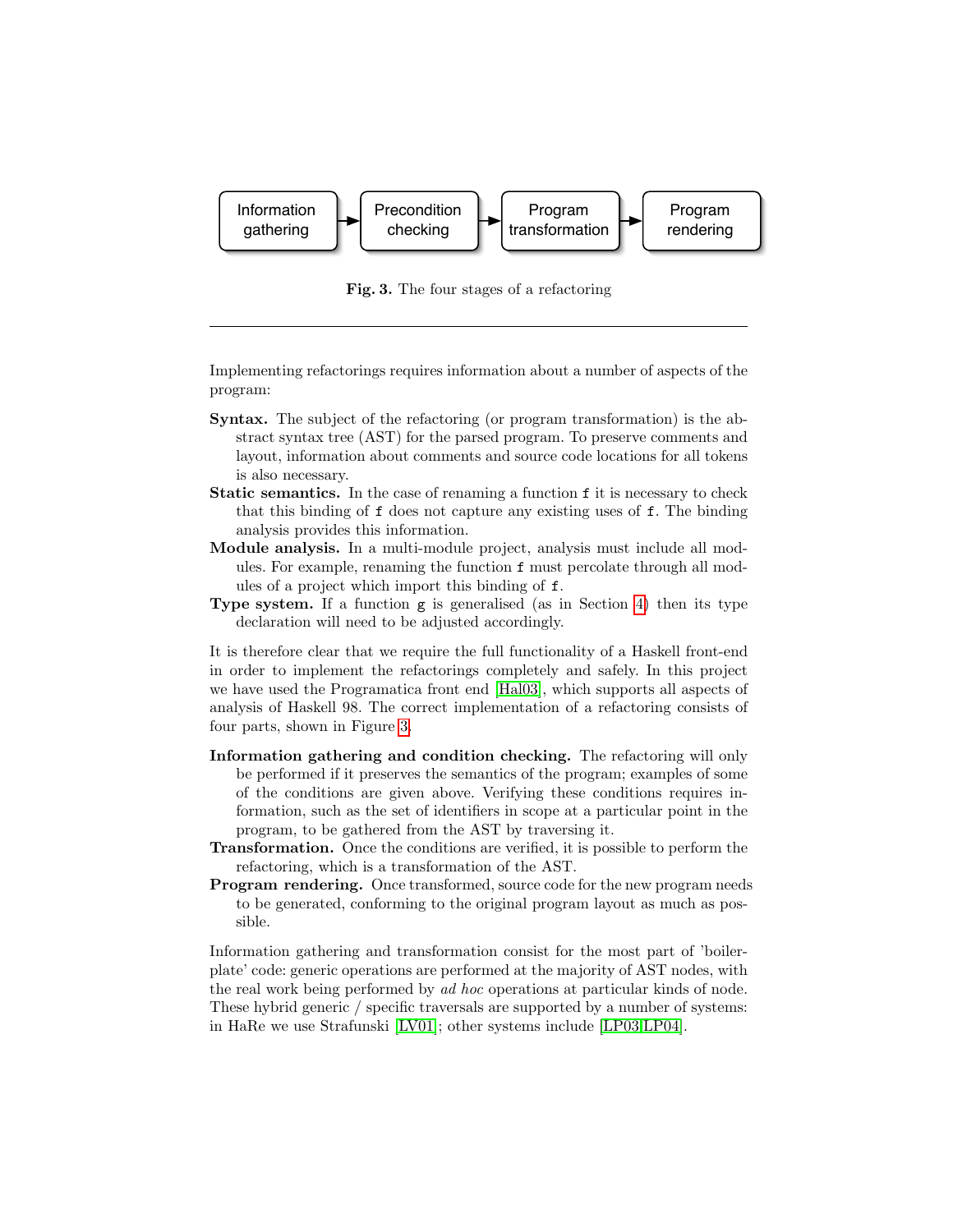More details of the HaRe system, including the implementation of a particular refactoring and the details of program rendering, are given in Section [7](#page-19-0) and the papers [\[LRT03](#page-26-1)[,LRT04\]](#page-26-8).

#### 4 Structual refactorings

The first release of HaRe contained a number of refactorings which could be called structural. They principally concern the structure of a program, and in particular the objects defined, how they are named and what are their scopes. In summary, HaRe supports the following structural refactorings.

Delete a definition that is not used.

Duplicate a definition, under another name.

Rename a function, variable, type or any other program item.

- Promote a definition from a local scope to a wider scope, or to the top level of the module.
- Demote a definition which is only used within one definition to be local to that definition.
- Introduce a definition to name an identified expression.

Add an argument to a function.

- Remove an argument from a function, if it is not used.
- Unfold a definition: in other words replace an occurrence of the left-hand side of a definition by the corresponding right-hand side.
- Generalise a definition by making a selected sub-expression of its right-hand side into a value passed into the function via a new formal parameter.

A number of these refactorings are inverses of each other: promote / demote a definition; add / remove an argument. Others are not quite inverse; the principal example of this is the pair: unfold a definition / introduce a definition. Yet others have inverses yet to be implemented, including generalisation.

We look in more detail here at just one refactoring: generalisation, whose full catalogue entry is given in Figures [4](#page-7-0) and [5.](#page-8-0) Note that, in common with many of these refactorings, generalisation has an effect throughout a module and indeed beyond, since both the definition of the function and all calls to the function must be modified.

<span id="page-7-0"></span>Each refactoring is only valid under certain conditions. These conditions are covered in more detail in the paper [\[LRT03\]](#page-26-1) and in the catalogue which accompanies the HaRe system [\[HaR\]](#page-25-5).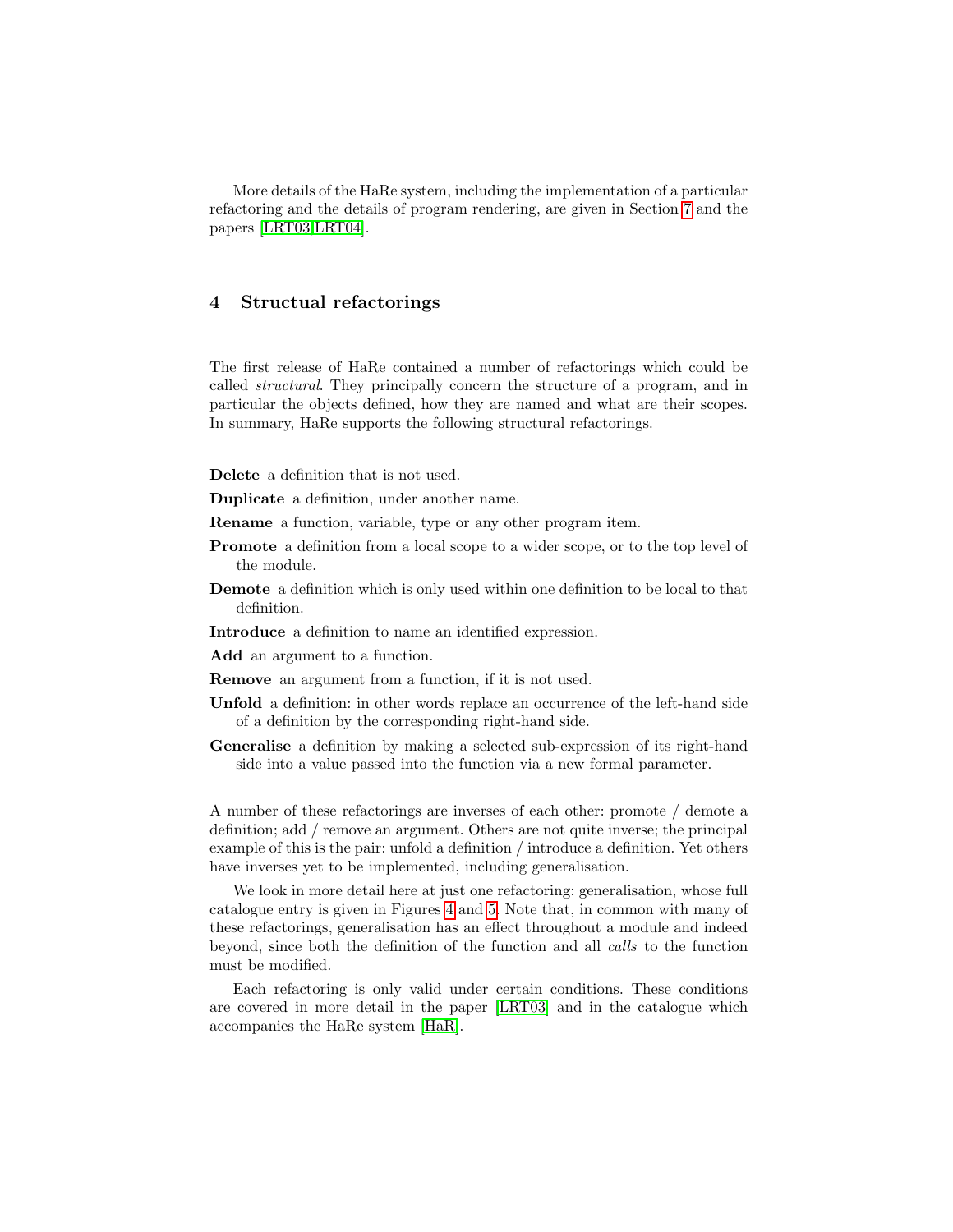#### Generalisation

Description: Generalise a definition by selecting a sub-expression of the right-hand side (here " $\langle n \rangle$ ") of the definition and making this the value of a new formal parameter added to the definition of the function. The sub-expression becomes the actual parameter at all the call sites.

| format :: [String] -> [String]  | format :: [a] -> [[a]] -> [[a]]             |
|---------------------------------|---------------------------------------------|
| format $[]$ = $[]$              | format sep $[]$ = $[]$                      |
| format $[x] = [x]$              | format sep $[x] = [x]$                      |
| format $(x:xs)$                 | format sep $(x:xs)$                         |
| $=$ $(x ++  "\n\ )$ : format xs | $= (x + \text{sep})$ : format sep xs        |
| $table = concat . format$       | table = concat . format " $\n\frac{n}{2}$ " |

<span id="page-8-0"></span>General comment: The choice of the position where the argument is added is not accidental: putting the argument at the beginning of the argument list means that it can be added correctly to any partial applications of the function. Note that in the Add Argument refactoring we name the new parameter at the same level as the definition, whereas here we substitute the expression at all call sites.

Left to right comment: In the example shown, a single expression is selected. It is possible to abstract over a number of occurrences of the (syntactically) identical expression by preceding this refactoring by

- a transformation to a single equation defined by a case expression;
- the introduction of a local definition of a name for the common expression.

and by following the refactoring by the appropriate inverse refactorings.

In a multi-module system, some of the free variables in the selected subexpression might not be accessible to the call sites in some client modules. Instead of explicitly exporting and/or importing these variables, the refactorer creates an auxiliary function (fGen, say) in the module containing the definition to represent the subexpression, and makes it accessible to the client modules.

Right to left comment: The inverse can be seen as a sequence of simpler refactorings.

- A definition of a special case is introduced: fmt = format "\n" and any uses of format "\n" (outside its definition) are folded to fmt.
- Using *generative* folding, the definition of format is specialised to a definition of fmt. (Folds in the style of Burstall and Darlington are called generative as they will generate a new definition.)
- If all uses of format take the parameter "\n" then no uses of format remain. Its definition can be removed, and fmt can be renamed to format.

(cont.)

Fig. 4. Catalogue entry for generalisation (part 1)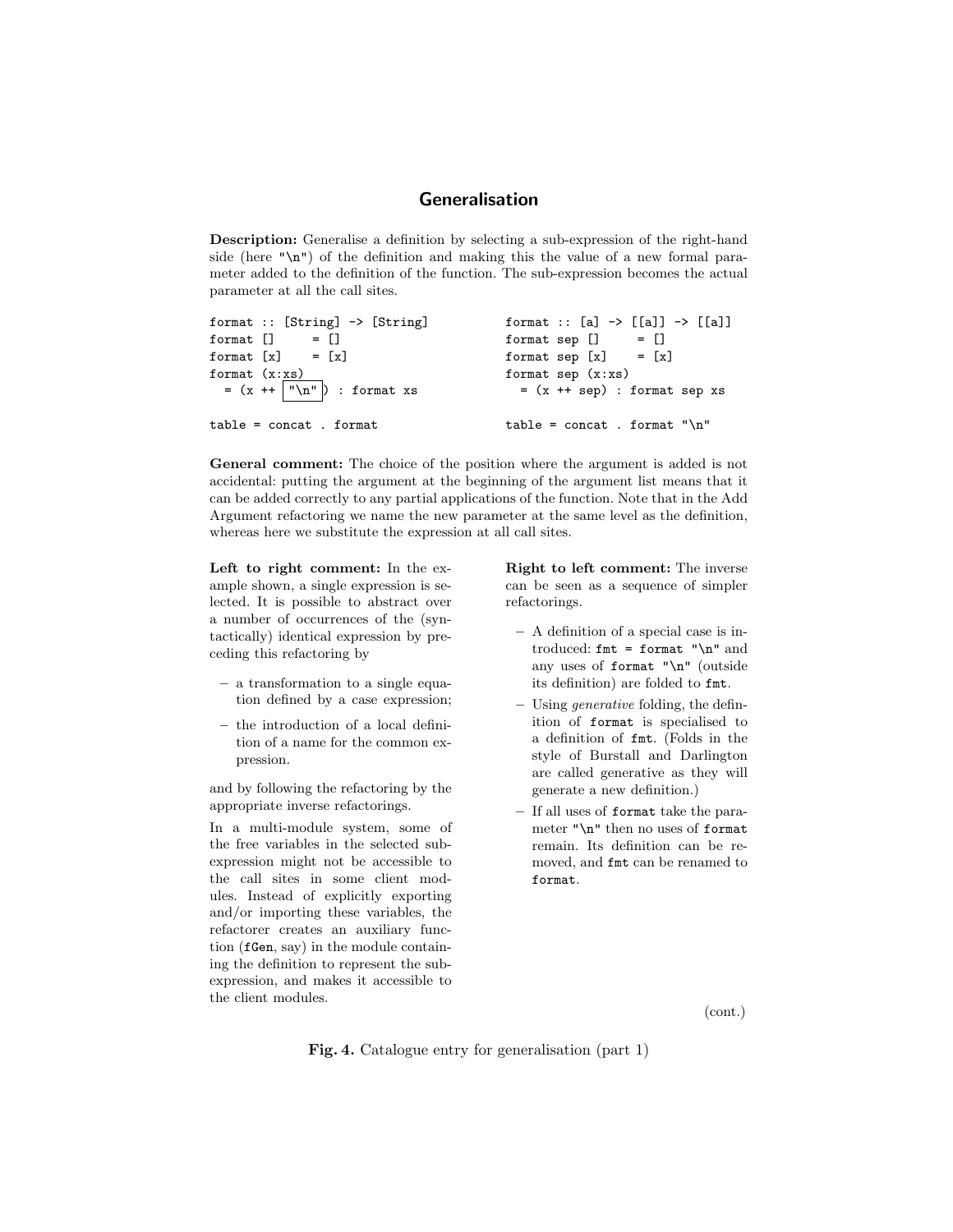Left to right conditions: There are two conditions on the refactoring.

- <span id="page-9-0"></span>– Adding the new formal parameter should not capture any existing uses of variables.
- The abstracted sub-expression, e say, becomes the first argument of the new function at every use of it. For every new occurrence of e it is a requirement that the bindings of all free identifiers within e are resolved in the same way that they are in the original occurence.

Right to left conditions: The successful specialisation depends upon the definition of the function to have a particular form: the particular argument to be removed has to be a constant parameter: that is, it should appear unchanged in every recursive call. The definition of the original function can only be removed if it is only used in the specialised form.

Analysis required: Static analysis of bindings; call graph; module analysis. If the type declaration is to be modified, then type inference will be needed.

Fig. 5. Catalogue entry for generalisation (part 2)

The most complex conditions are centered on the binding structure of the program: that is, the association between uses of identifiers (function and variable names, types, constructor names and so forth) and their definitions. Two examples serve to illustrate the point:

- If a definition is moved from a local scope to the top level, it may be that some names move out of their scope: this could leave them undefined, or bound to a different definition.
- In the case of generalisation, a new formal parameter is added to the definition in question: this may also disturb the binding structure, capturing references to an object of the same name defined at the top level.

Capture can occur in two ways: the new identifier may be captured, as when f is renamed to g:

| $h x =  h  f  g $ | $h x =  h  g  g $    |
|-------------------|----------------------|
| where             | where                |
| $g y = \ldots$    | $g y = \ldots$       |
| $f x = \ldots$    | $\beta$ x = $\ldots$ |
|                   |                      |

or it may capture other uses, as when a local definition f is renamed to g:

| $h x =  h  f  g $   | $h x =  h  g  g $                |
|---------------------|----------------------------------|
| where               | where                            |
| $f y =  f  g $      | $g y = \ldots g \ldots g \ldots$ |
| $g \times = \ldots$ | $g \times = \ldots$              |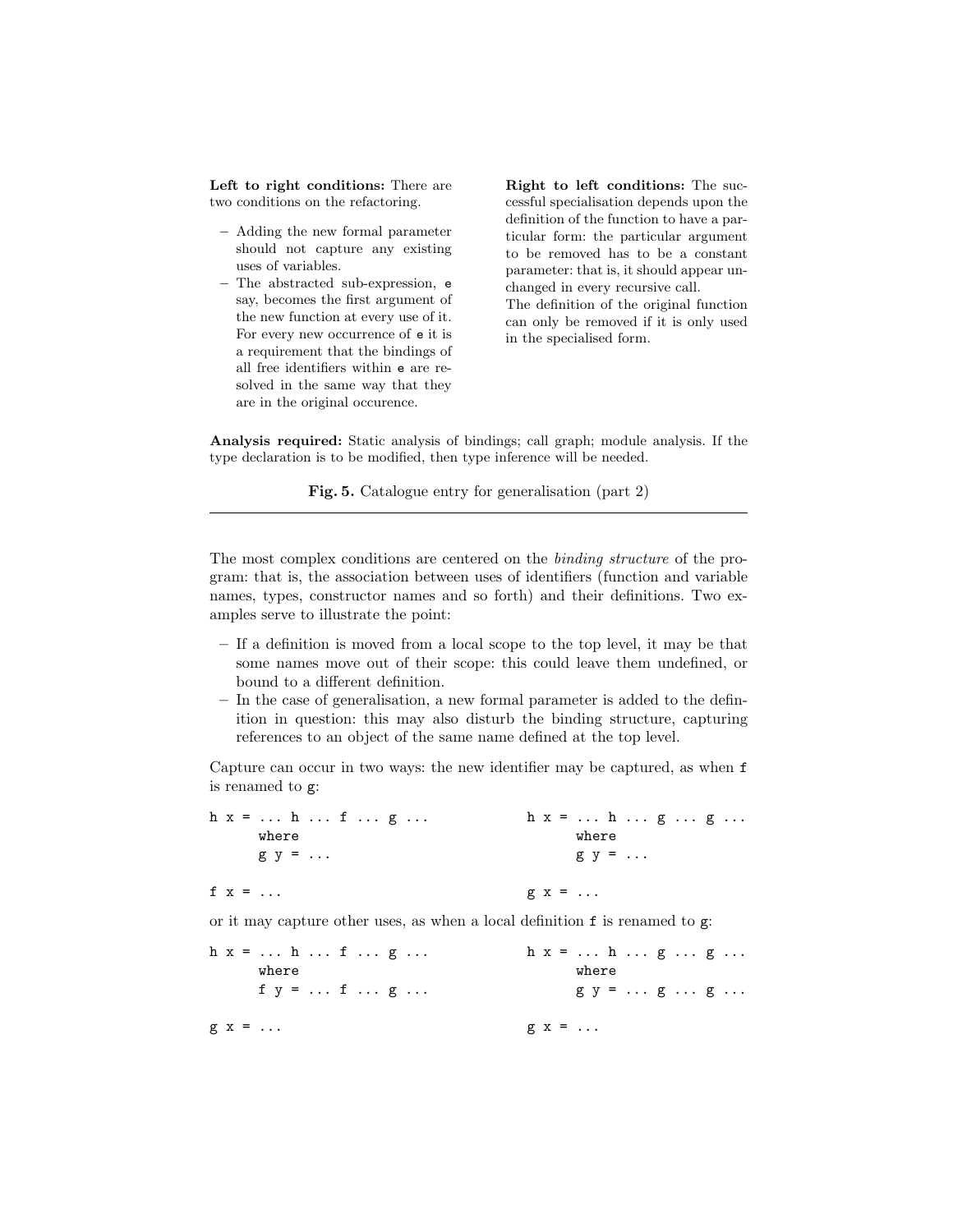In the next section we explore the impact of modules on the refactoring process for Haskell.

#### 5 Modules and module-aware refactorings

The second release of HaRe extends the first in two ways. The structural refactorings are themselves made module aware, that is they are extended to have an effect throughout a multi-module project rather than in a single module alone. Various refactorings for the module system are then introduced.

#### 5.1 Module-aware refactorings

A Haskell module may import definitions from other modules, and re-export them and its own definitions for use in other modules. This has the effect of widening the scope of a definition from a single module to a set of modules. It may be imported just under its name, or in 'qualified' form as Module.name. An exhaustive, formal, description of the Haskell module system, developed as a part of the Programatica project, is given in [\[DJH02\]](#page-25-8).

<span id="page-10-0"></span>Returning to our example of generalisation, it is necessary to consider the expression which becomes the new actual parameter at every call site of the function, in every module where the function is used. This expression will use identifiers defined in its home module, and these will need to be accessible. Two options present themselves. First, it would be possible to export all these definitions to all modules using the function, but this has the disadvantage of cluttering up the namespace with extraneous definitions, as well as introducing the possibility of name clashes. Instead, we introduce a new name for the actual parameter in the home module, and export that value together with the generalised function.

<span id="page-10-3"></span>The scope of multi-module refactorings is not, of course, universal. In the HaRe project, we build on the Programatica infrastructure, and so we use the Programatica notion of project as delimiting the scope of a refactoring. In many cases it is possible to mitigate the effect of refactorings on modules outside the project. For example, if a generalised function is going to be used outside the project, then it is possible to build a 'wrapper' module which exports the original function rather than the generalised version.

#### 5.2 Module refactorings

HaRe supports a number of refactorings related to the module system.

<span id="page-10-1"></span>Clean the import list, so that the only functions imported are ones that are used in the module.

<span id="page-10-2"></span>Make an explicit list of those bindings used from each imported module.

Add and remove items from the export list.

Move a definition from one module to another.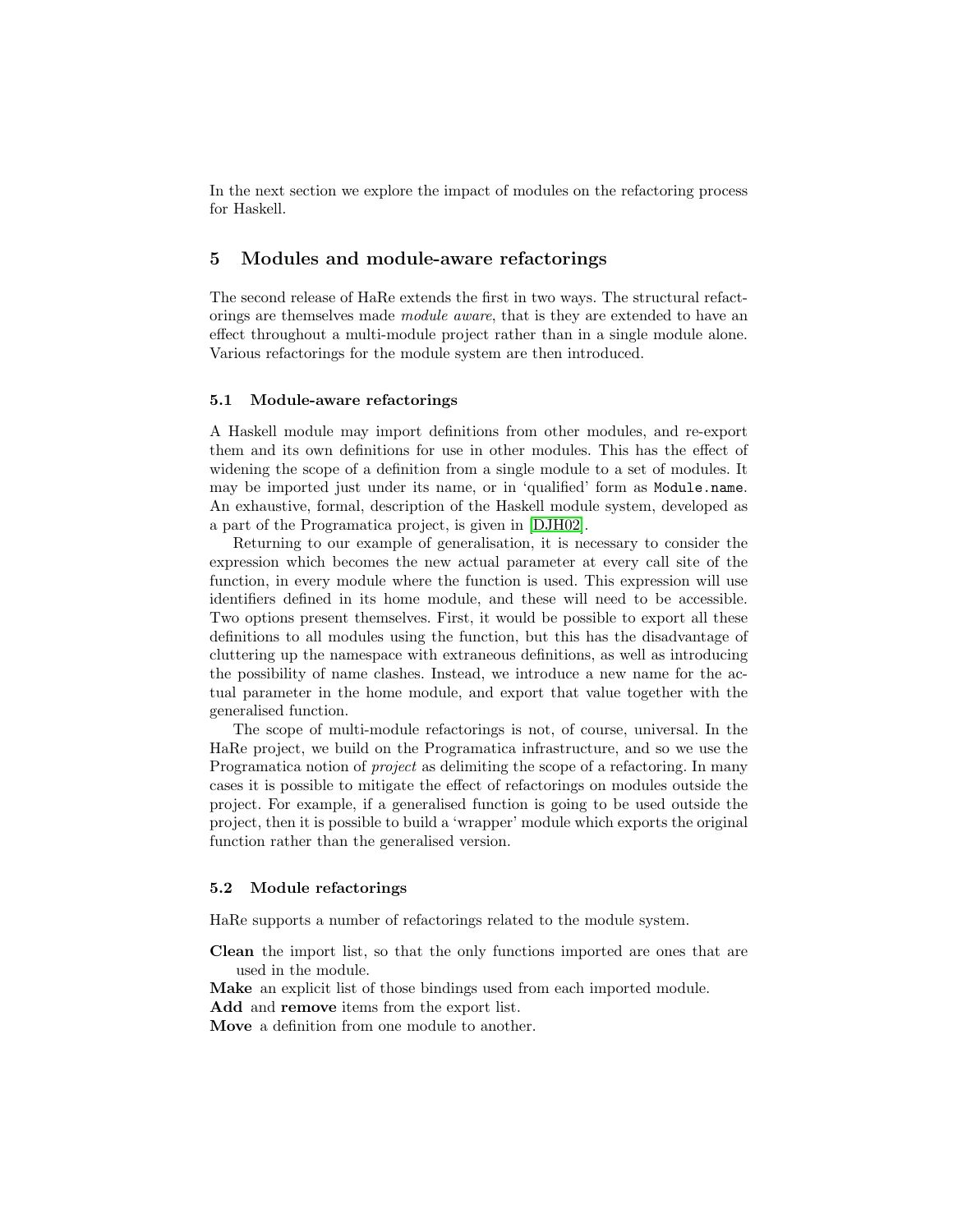Consider the process of moving a top level definition of f from module A to B. First, various conditions need to be satisfied if the move is to happen.

- f should not already be defined at the top level of B.
- The free variables in f should be accessible within the module B.
- $-$  The move should not create a circularity in the module dependencies.<sup>[3](#page-10-1)</sup>

If the conditions are satisfied then the refactoring can be achieved by moving the definition from A to B with some follow-up actions.

- $-$  Modify the import/export lists in the modules A and B and the client modules of A and B as necessary.
- Change uses of A.f to B.f or f in all affected modules.
- <span id="page-11-0"></span>– Resolve any ambiguity that might arise.

Other refactorings within the module system include: moving a group of definitions, moving type, class and instance definitions, and merging and splitting modules.

#### 6 Data-oriented refactorings

This section looks in more detail at a number of larger-scale, data-oriented, refactorings. It is characteristic of all of these that they are bi-directional, with the context determining the appropriate direction. Some of these refactorings are described in the case study of [\[TR03\]](#page-26-9). The section concludes with an overview of other, type-based, refactorings.

#### 6.1 Concrete to abstract types

One of the principal attractions of almost all modern functional programming languages is the presence of pattern matching.<sup>[4](#page-10-2)</sup> Pattern matching combines selection between alternatives and extraction of fields, allowing definitions of data-processing functions to follow the template provided by the data definition closely. Take the example of a binary tree:

```
data Tree a
  = Leaf a |Node a (Tree a) (Tree a)
```
The definition has two cases: a Leaf and a (recursive) Node. Correspondingly, a function to flatten a tree into a list has two clauses: the first deals with a leaf, and the second processes a node, recursively:

<sup>3</sup> Whilst Haskell 98 allows recursive modules, the reason for this restriction is the imperfect support for recursive modules provided by current Haskell implementations.

<sup>&</sup>lt;sup>4</sup> Scheme is the main exception, and indeed even within the Scheme community it is taken for granted that pattern matching macros are used by scheme programmers in all but the most introductory of contexts.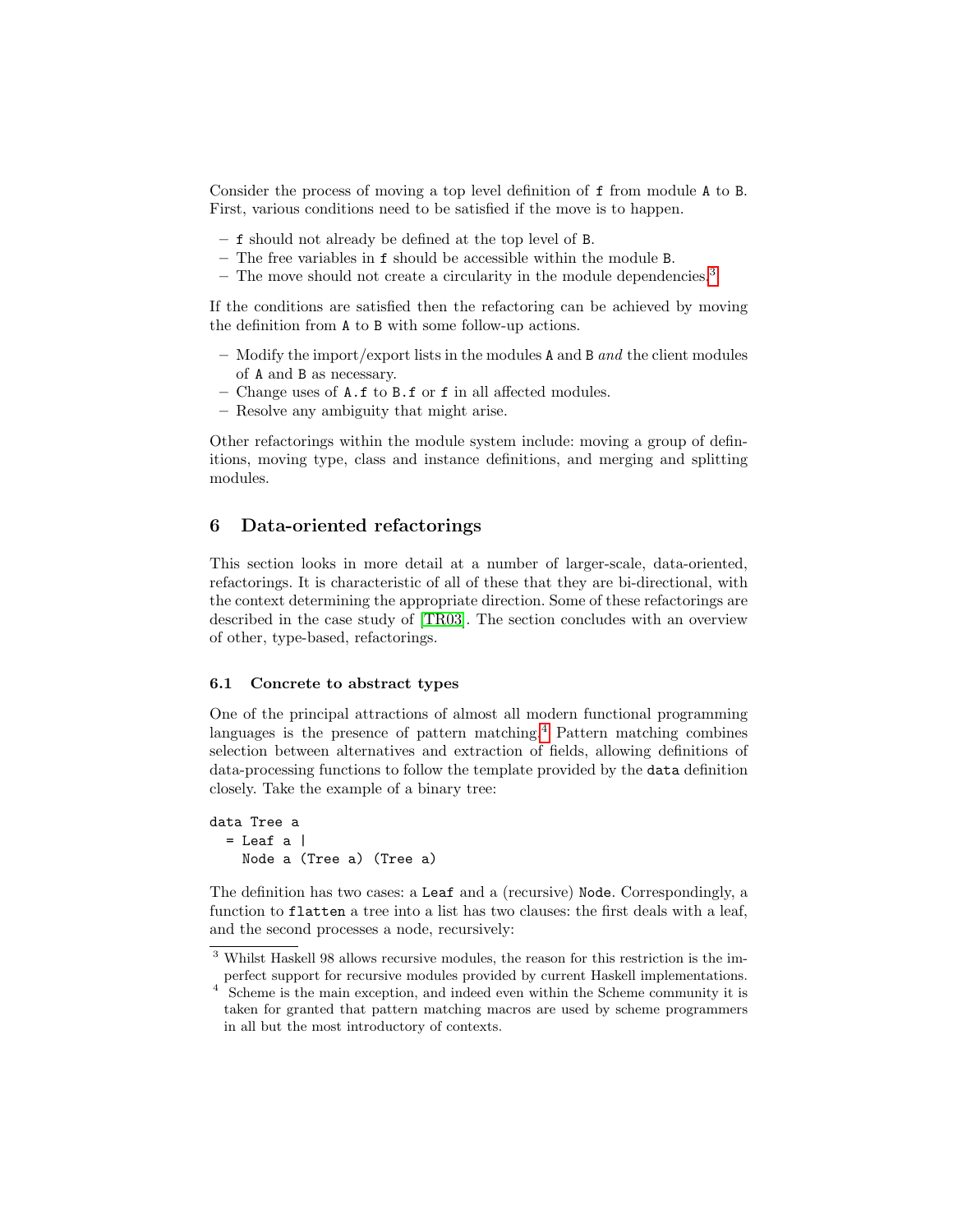module Tree (Tree, leaf, node, isLeaf, isNode, val, left, right) where data Tree a  $=$  Leaf a  $|$ Node a (Tree a) (Tree a)  $isLeaf$  (Leaf  $)$  = True val (Leaf  $x) = x$  $isLeaf \_ = False$   $val \ (Node \ x \_ ) = x$ isNode (Node  $\angle$   $\angle$   $\angle$  ) = True left (Node  $\angle$  1  $\angle$ ) = 1  $isNode \t = False$   $= False$   $right (Node \t = r) = r$ leaf = Leaf node = Node

Fig. 6. Tree as an abstract data type

```
flatten :: Tree a -> [a]
flatten (Leaf x) = [x]flatten (Node x s t)
  = x : flatten s ++ flatten t
```
The disadvantage of this approach is the concrete nature of the definition of Tree: in other words, the interface to the Tree type is given by a pair of constructors:

```
Leaf :: a \rightarrow Tree a
Node :: a \rightarrow Tree a \rightarrow Tree a \rightarrow Tree a
```
Leaf and Node are not only functions, but also can be used in patterns for the Tree type. Every Tree is built by applying these constructors, and any function over Tree can use pattern matching over its arguements.

The alternative is to make Tree an abstract type. The interface to an abstract type is a collection of functions. Discrimination between the various cases and selection of components needs now to be provided explicitly by functions. The code for this case is shown in Figure [6.](#page-11-0) The selector functions can also be defined using field names.

```
data Tree a
  = Leaf \{ val : : a \}Node \{ val : : a, left, right : : Tree a \}
```
Each function defined using pattern matching needs to be redefined. Case discrimination is replaced by guards, and selction by explicit selectors (given in this case by labelled fields):

<span id="page-12-0"></span>flatten :: Tree a -> [a]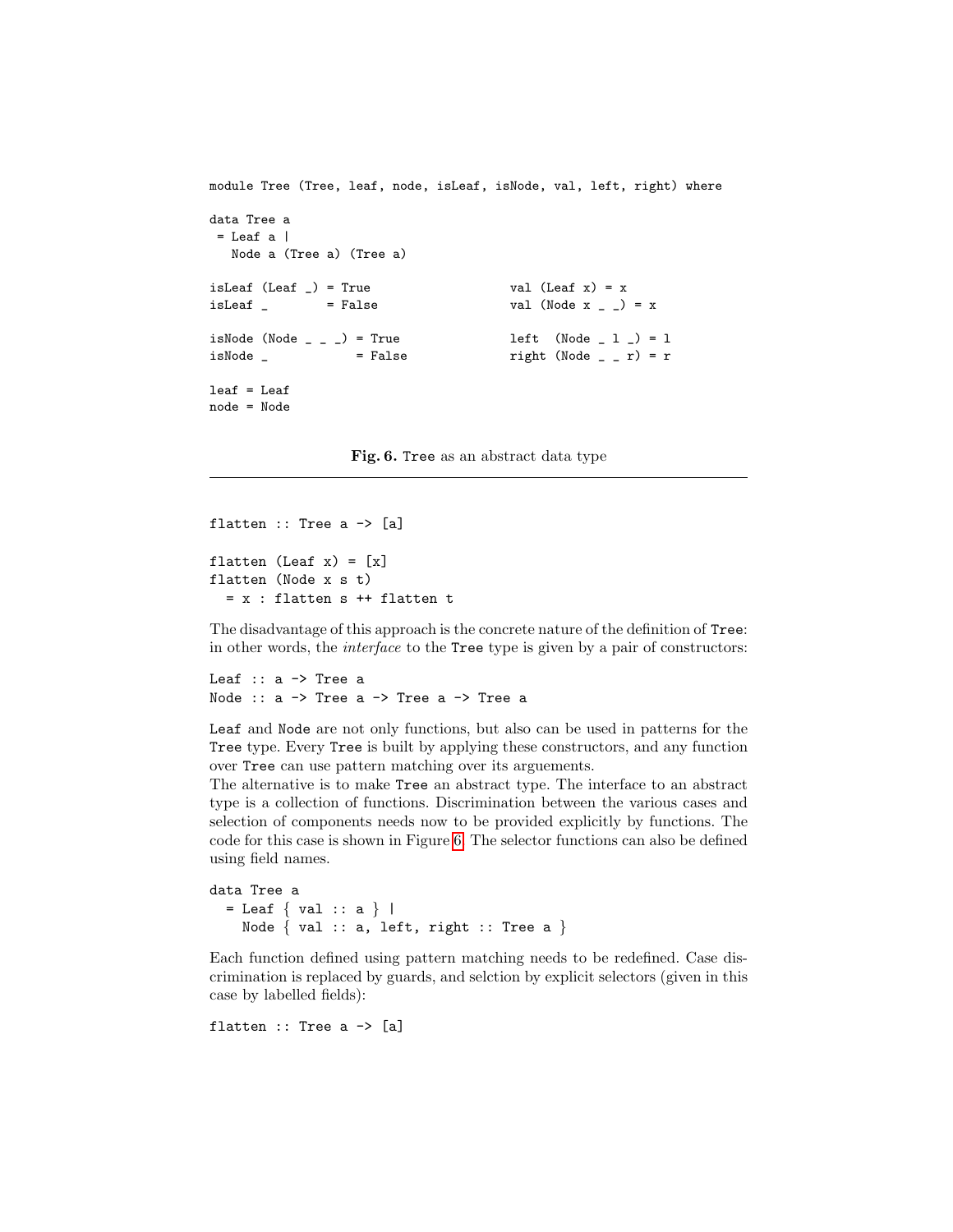```
flatten t
  | isleaf t = [val t]| isNode t
    = val t : flatten (left t) ++ flatten (right t)
```
A refactoring of this sort is often preliminary to a change of representation of the Tree type; after the refactoring this can be achieved by changing the definition of the interface functions; no client functions need to be modified.

<span id="page-13-0"></span>HaRe supports this refactoring by means of a number of elementary refactorings:

Add field names. Names are added to the fields of the data type. Names are chosen by the system, but these can be changed using the renaming refactoring.

Add discrimiators. By default, discriminators are named 'isCon' for the constructor Con. If functions of this name already exist, other names are chosen.

- Add constructors. Functions con corresponding to the constructor Con are introduced.
- Remove nested patterns. A particular problem is pressented by patterns containing constructors from other datatypes. Using the Tree example again, consider the fragment

f (Leaf  $[x]$ ) =  $x+17$ 

in which a list constructor occurs within a pattern from the Tree datatype. We will have to replace this pattern with a variable, and thus we lose the list pattern match too. So, we need to deal with this *nested* pattern first, thus:<sup>[5](#page-12-0)</sup>

```
f (Leaf xs) = case xs of
                    [x] \rightarrow x+17
```
We leave it to readers to convince themsleves that other forms of nesting do not require this treatment.

Remove patterns. Patterns in the Tree type can now be eliminated in terms of the discriminators and selectors. Picking up the previous example, we will have

```
f t
  | isLeaf t = case (val t) of
                    [x] \rightarrow x+17
```
Create ADT interface. Move the type definition into a separate file with an interface containing the selectors, discriminators and constructor functions.

Views  $[Wad87,B^+]$  $[Wad87,B^+]$  $[Wad87,B^+]$  give a mechanism for pattern matching to cohabit with type abstraction. It would be possible to augment the refactoring to include the appropriate view, and to retain pattern matching definitions whilst introducing type abstraction, if the revised proposal  $[B^+]$  were to be incorporated into Haskell.

<sup>&</sup>lt;sup>5</sup> It may also be necessary to amalgamate a number of clauses before performing this step, since it is not possible to 'fall through' a case statement.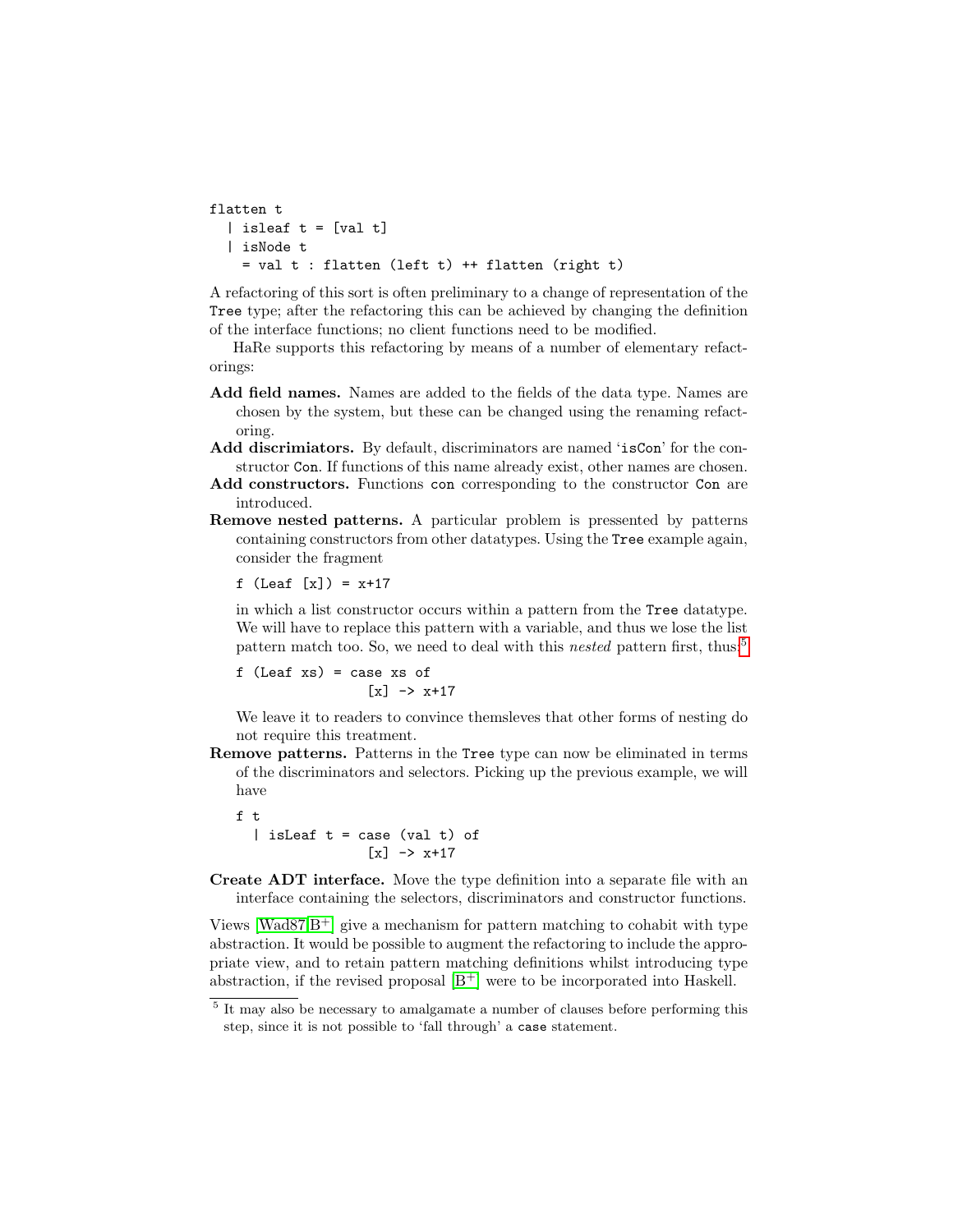```
data Tree a
 = Leaf \{ val::a, flatten:: [a] \} |
   Node \{ val: :a, left, right: : (Tree a), flatten: : [a] \}leaf x = Leaf x [x]node x l r = Node x l r (x : (flatten l ++ flatten r))
```
<span id="page-14-0"></span>Fig. 7. Memoising flatten in the data representation

#### 6.2 Inside or out?

The abstraction of Tree in Section [6.1](#page-10-3) gives a minimal interface to the type: values can be constructed and manipulated, but no other functions are included in the 'capsule' or module which delimits the type representation.

Arguably, more functions, such as flatten in our running example. might be included in the capsule. What are the arguments for and against this?

- Inside. A function included in the capsule has access to the representation, and so can be defined using pattern matching. This may be unavoidable or more efficient if the interface does not export sufficient functionality.
- Outside. A function defined outside the capsule need not be re-defined when the implementation changes, whereas a function inside must be redefined.

This refactoring extends 'move definition between modules' since the definition itself may also be transformed on moving in or out of the capsule.

#### 6.3 Change of representation: memoisation

One reason for a change of representation is to support a more efficient representation of a data type. Suppose that Trees are repeatedly flattened. There is then a case for including a field in the representation to contain this memoised value.

Once data of this sort is included in a type, it is imperative for the consistency of the data representation that the type is abstract, so that values are only constucted and manipulated by functions which preserve the invariant property that the particular field indeed represents the memoised value.

This transformation can be supported in a refactoring. The transformed version of the running example is shown in Figure [7.](#page-13-0) The example shows that the value is memoised in the fields named flatten. The leaf constructor establises the invariant, and node will preserve it.

<span id="page-14-1"></span>Incidentally, the memoisation is lazy: the memoised function is as strict or lazy as the original function, so that it is possible, for example. to extract any finite portion of the flatten field of bigTree = node 1 bigTree bigTree.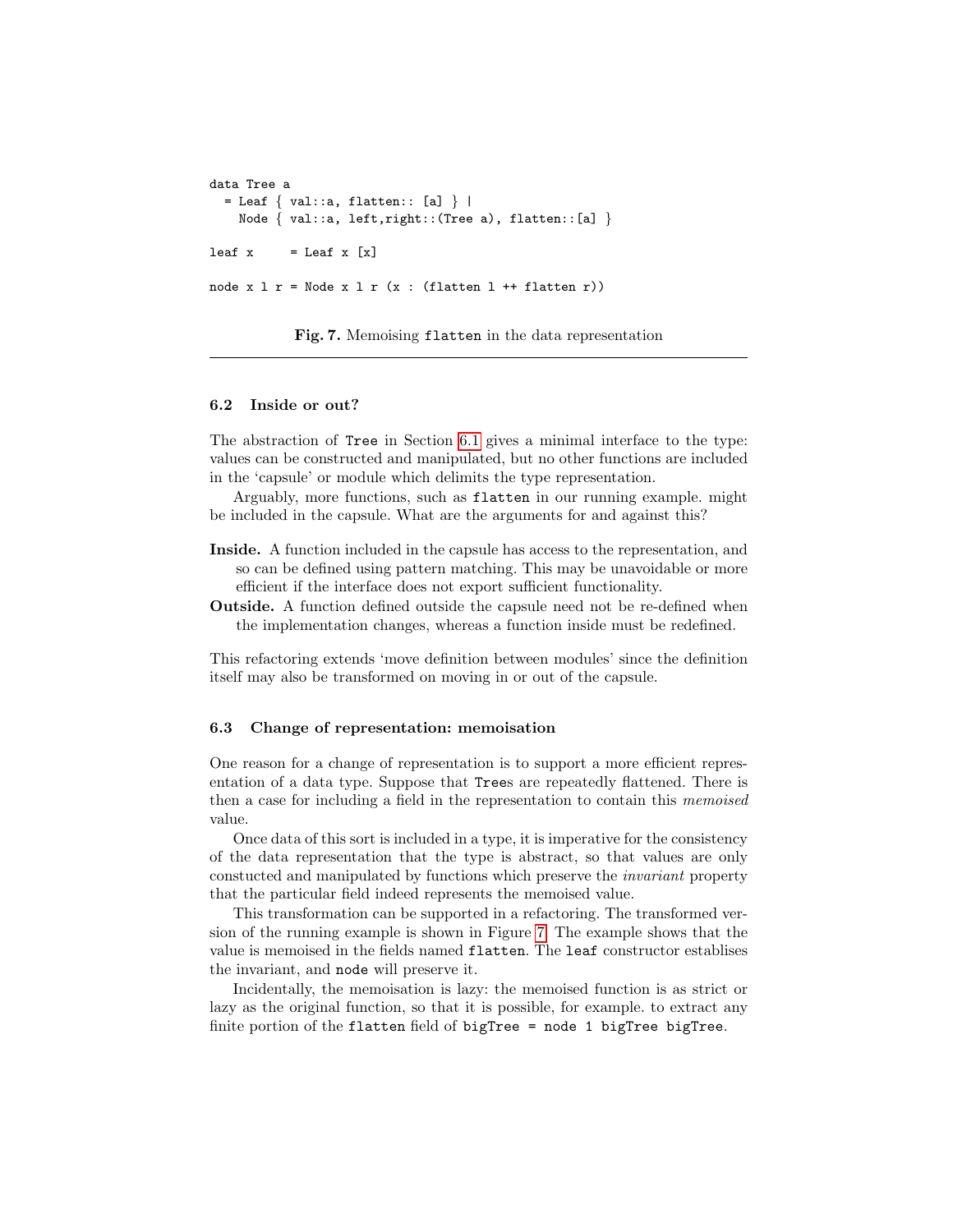```
data Expr data Expr
 = Epsilon | \ldots | = Epsilon | \ldots |Then Expr Expr | Then Expr Expr |
  Star Expr | Star Expr |
                          Plus Expr
plus e = Then e (Star e)
```
Fig. 8. Two data types of regular expressions

#### 6.4 Constructor or constructor function?

Figure [8](#page-14-0) shows two variants of a type of regular expressions. The left-hand definition makes plus syntactic sugar: it will be expanded out before any function over Expr can be applied, and definitions for regular expressions need not treat the plus case separately, so

```
literals (Plus e)
  = literals (Then e (Star e))
  = literals e 'union' literals e
  = ...
```
On the other hand, with the right-hand definition it is possible to treat Plus explicitly, as in

```
literals (Plus e) = literals e
```
However, it is not just possible but necessary to define a Plus case for every function working over the right-hand variant of Expr, thus requiring more effort and offering more opportunity for error.[6](#page-14-1)

In any particular situation, the context will be needed to determine which approach to use. Note, however, that the transition from left to right can seen as a refactoring: the definitions thus produced may then be transformed to yield a more efficient version as is possible for the literals function.

#### 6.5 Algebraic or existential type?

The traditional functional programming approach would represent a type of shapes as an algebraic type, as shown in the left-hand side of Figure [9.](#page-15-0) Each function defined over Shape will perform a pattern match over shape. Extending the type to include a new kind of shape  $-$  Triangle, say  $-$  will require that all functions have a case added to deal with a triangular shape.

<span id="page-15-2"></span><span id="page-15-1"></span> $^6\;$  A more persuasive example for this transformation is a range of characters within a regular expression: one can expand  $[a-z]$  into  $a|b|c|...|y|z$  but it is much more efficient to treat it as a new constructor of regular expressions.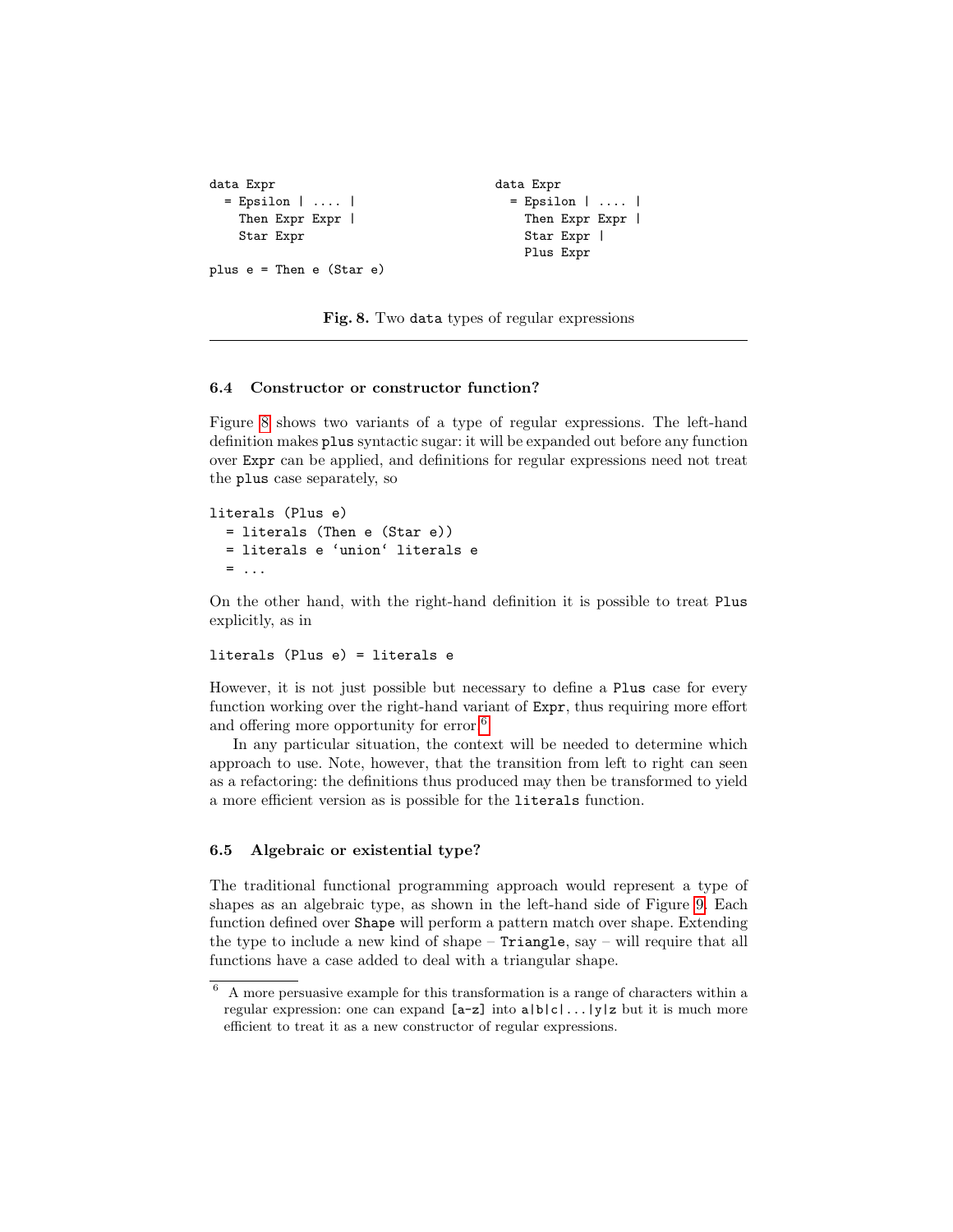```
data Shape data Shape
 = Circle Float | = forall a. Sh a => Shape a
   Rect Float Float
                              class Sh a where
area :: Shape -> Float area :: a -> Float
area (Circle f) = pi*r^2 perim :: a -> Float
area (Rect h w) = h*w
                              data Circle = Circle Float
perim :: Shape -> Float
perim (Circle f) = 2*pi*r instance Sh Circle
perim (Rect h w) = 2*(h+w) area (Circle f) = pi*r^2perim (Circle f) = 2*pi*r
                              data Rect = Rect Float Float
                              instance Sh Rect
                                area (Rect h w) = h*w
                                perim (Rect h w) = 2*(h+w)
```
<span id="page-16-0"></span>Fig. 9. Algebraic or existential type?

The traditional OO approach will use subclassing or 'polymorphism' (in the OO sense) to implement conditional code.[7](#page-15-1) This style is also possible in a functional context, using a combination of type classes and existential types. Figure [9](#page-15-0) shows how to achieve this for a type of shapes. It is argued that an advantage of the right-hand representation is that it makes extension of the Shape type simpler. To add a triangle shape it is necessary to add a new instance declaration; this single point in the program will contain all the necessary declarations: in this case calculations of the area and perimeter of a triangle.

This approach is not without its drawbacks, however. In the setting of Haskell 98 a full treatment of 'binary methods' becomes problematic. For example it is impossible to define == on the existential version of Shape using the standard definition by case analysis over the two arguments. Instead, it is necessary to convert shapes to a single type (e.g. via show) to turn a case analysis over types into a corresponding case over values.

Each representation will be preferable in certain circumstances, just as rowmajor and column-major array representations are appropriate for different algorithms.[8](#page-15-2) The transformation from left to right can be seen as the result of a sequence of simpler refactorings:

<sup>7</sup> This is one of Fowler's [\[Fow00\]](#page-25-0) refactorings: *Replace Conditional with Polymorphism*.

 $8$  The reference to array representations is no accident: we can see the two type definitions as presenting clauses of function definitions in row- and column-major form.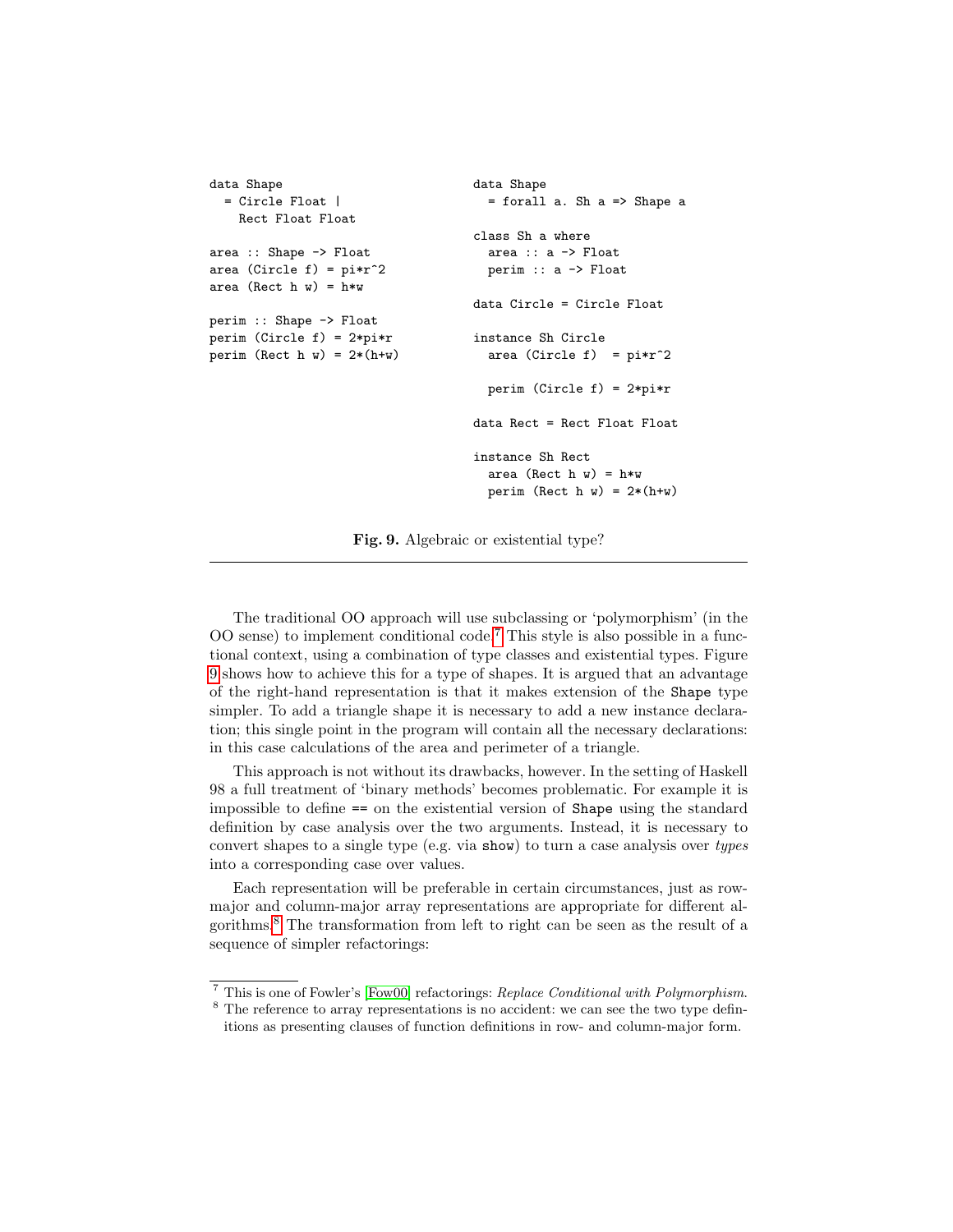```
data Expr = Lit Float | data Expr = Lit Float |
        Add Expr Expr | Bin BinOp Expr Expr
        Mul Expr Expr |
        Sub Expr Expr data BinOp = Add | Mul | Sub
eval (Lit r) = r eval (Lit r) = reval (Add e1 e2) eval (Binop op e1 e2)
 = eval e1 + eval e2 = evalOp op (eval e1) (eval e2)
eval (Mul e1 e2)
 = eval e1 * eval e2 evalOp Add = (+)
eval (Sub e1 e2) evalOp Mul = (*)= eval e1 - eval e2 evalOp Sub = (-)
```
<span id="page-17-0"></span>Fig. 10. Layered data types

- introducing the algebraic 'subtypes' corresponding to the constructors of the original type: in this case Circle and Rect;
- introducing a class definition for the functions: here the class Sh;
- introducing the instance declarations for each 'subtype',
- and finally introducing the existential type: in this example, Shape.

#### 6.6 Layered data types

Figure [10](#page-16-0) illustrates two alternative representations of a data type of arithmetic expressions. The left-hand approach is the more straightforward: the different sorts of arithmetic expression are all collected into a single data type. Its disadvantage is that the type does not reflect the common properties of the Add, Mul and Sub nodes, each of which has two Expr fields, and each of which is treated in a similar way. Refactoring for 'common code extraction' can make this similarity explicit.

On the other hand, in the right-hand definition, the Bin node is a general binary node, with a field from BinOp indicating its sort. Operations which are common to Bin nodes can be written in a general form, and the pattern matching over the original Expr type can be reconstructed thus:

eval' (Bin Add e1 e2) = eval' e1 + eval' e2

This approach has the advantage that it is, in one way at least, more straightforward to modify. To add division to the expression type, it is a matter of adding to the enumerated type an extra possibility, Div, and adding a corresponding clause to the definition of evalOp.

Note that moving between representations requires the transformation of all definitions that either use or return an Expr.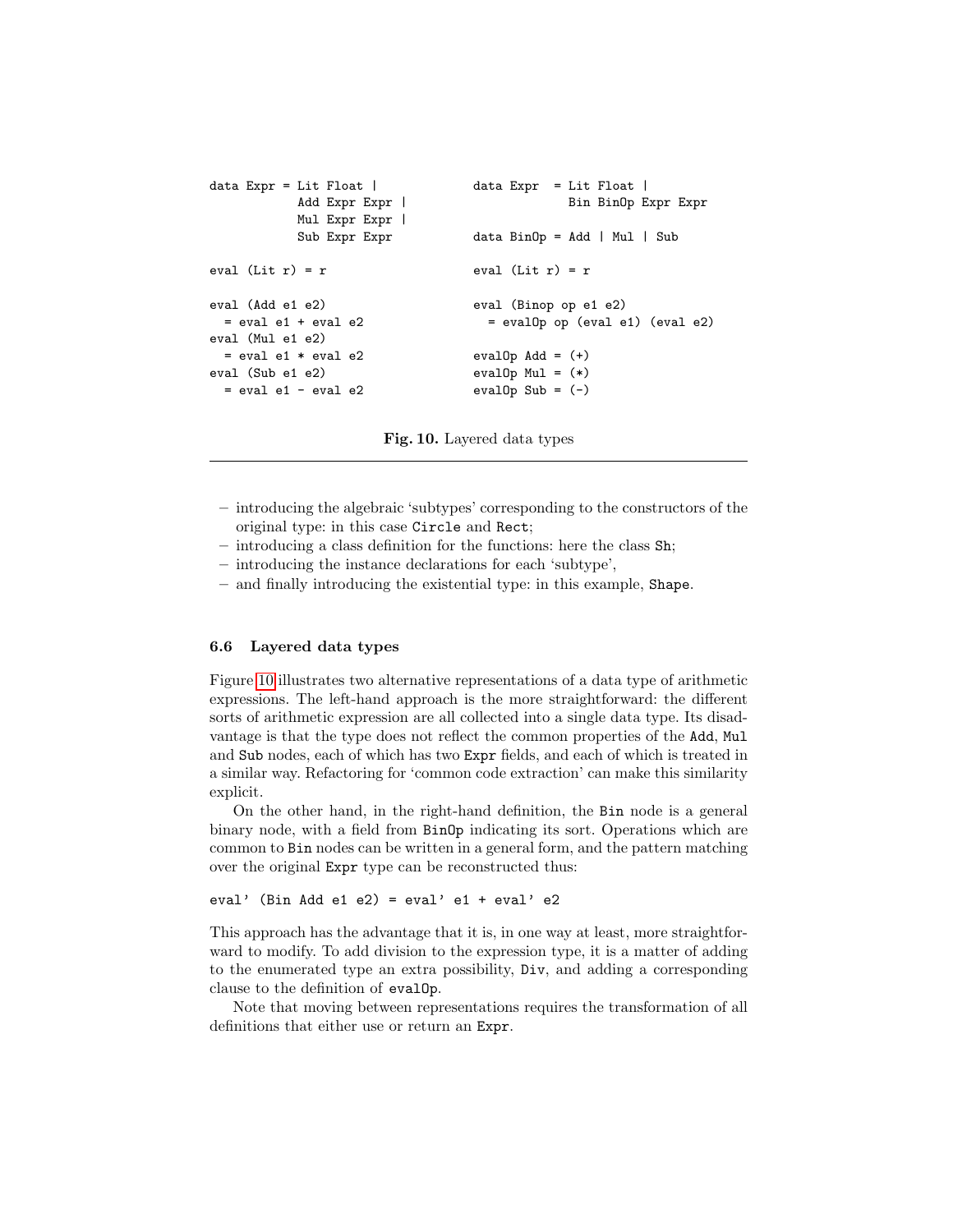```
data Expr
 = Lit Integer | -- Literal integer value
   Vbl Var | -- Assignable variables
   Add Expr Expr | -- Expression addition: e1+e2
   Assign Var Expr -- Assignment: x:=e
type Var = String
type Store = [ (Var, Integer) ]
lookup :: Store -> Var -> Integer
lookup st x = head [ i | (y,i) < -st, y == x ]update :: Store -> Var -> Integer -> Store
update st x n = (x,n): st
```
<span id="page-18-0"></span>Fig. 11. Expressions and stores

#### 6.7 Monadification

It is commonplace for Haskell programs to incorporate computational effects of various sorts, such as input/output, exceptions and state. Haskell is a pure language, and it is not possible simply to add side effects to the system; instead, expressions with related actions are embedded in a monad.

A monad in Haskell is given by a constructor class, which abstracts away from certain computational details of evaluating expressions with associated effects. In its interface lie two functions: return which creates an expression with null side effects, and >>= which is used to sequence and pass values between two side effecting computations.

A natural step for the programmer is to begin by defining a pure program: one which does no IO, for instance, and later to add IO actions to the program. This necessitates bringing monads to the program. There are two distinct flavours of monadification:

- a non-monadic program is 'sequentialized' to make it monadic; this is the work of Erwig and his collaborators [\[ER04\]](#page-25-10);
- a program with explicit actions such as a state 'threaded' through the evaluation – is made into a program which explicitly uses the monadic operations return and >>=, or indeed their 'sugared' version, the do notation.

An example of what is required can be see in Figures [11](#page-17-0) and [12.](#page-18-0) Figure [11](#page-17-0) shows a type of side-effecting expressions, and a store type. An example of the side effects are seen in

 $y := (x := x+1) + (x := x+1)$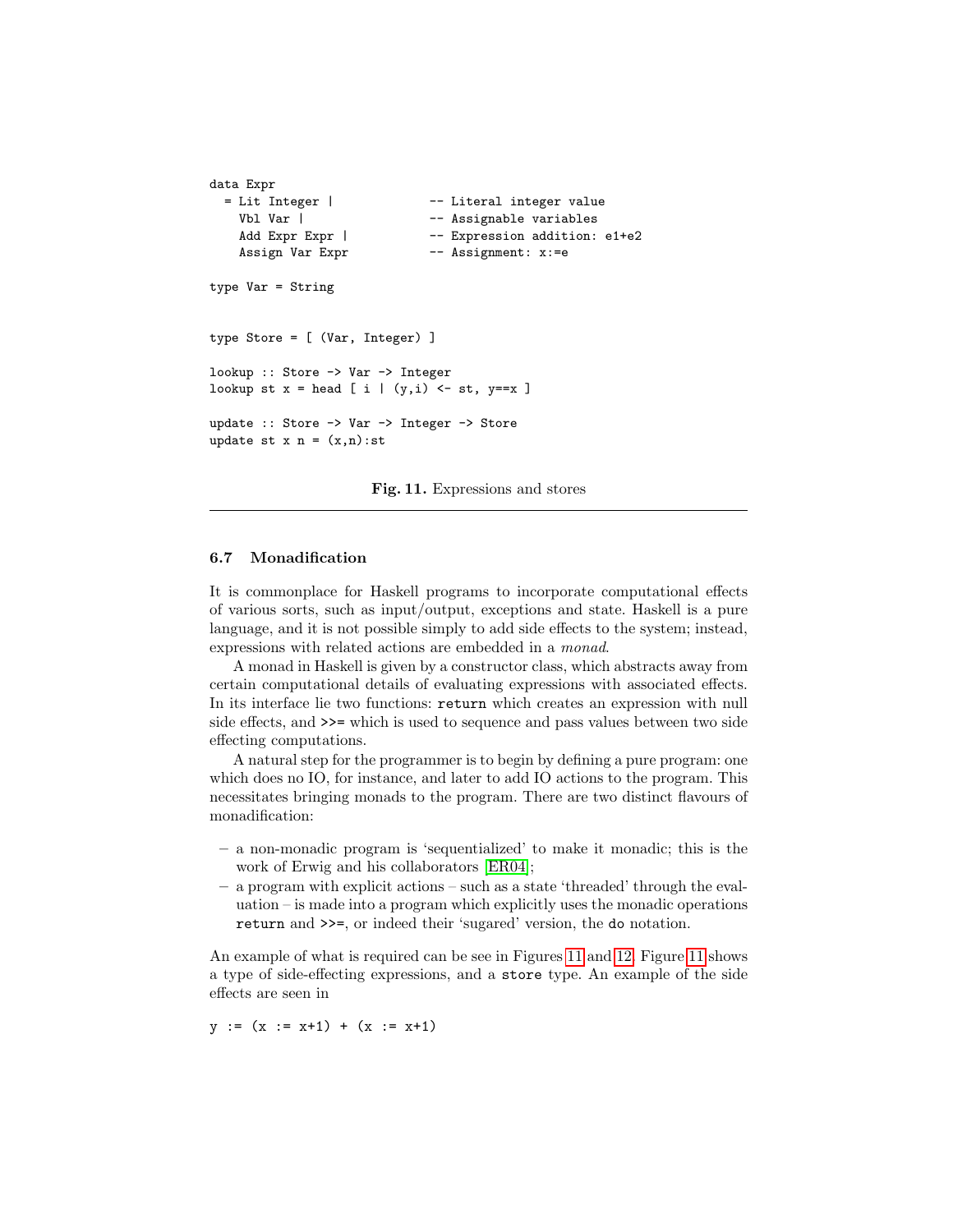```
eval :: Expr -> Store -> (Integer, Store) evalST :: Expr -> State Store Integer
eval (Lit n) st evalST (Lit n)
 =(n,st) = do
                              return n
eval (Vbl x) st evalST (Vbl x)
 = (lookup st x, st) = do
                              st <- get
                              return (lookup st x)
eval (Add e1 e2) st evalST (Add e1 e2)
 = (v1+v2, st2) = do
  where v1 \le r evalST e1
  (v1, st1) = eval e1 st v2 \leftarrow evalST e2(v2, st2) = eval e2 st1 return (v1+v2)eval (Assign x e) st evalST (Assign x e)
 = (v, update st' x v) = do
  where v \leftarrow \text{evalST} e
  (v, st') = eval e st st <- get
                              put (update st x v)
                              return v
```
Fig. 12. Evaluating expressions with side-effects

<span id="page-19-0"></span>Evaluating this expression in a store where x has the value 3 results in y being assigned 9: the first sub expression has the value 4, the second 5.

Figure [12](#page-18-0) gives two versions of an evaluator for these expressions. On the left-hand side is an evaluator which passes the Store around explicitly. The key case is the evaluation of Add e1 e2 where we can see that e2 is evaluated in the store st1, which may have been modified by the evaluation of e1.

On the right-hand side is the monadic version of the code. How easy is it to transform the left-hand side to the right? It is a combination of unfolding and folding function definitions, combined with the transformation between a where clause and a let. Unfolding and folding of functions defined in instance declarations necessitates a type analysis in order to associate uses of identifiers with their definitions. Existing work on describing monad intoduction includes Erwig and Ren's monadification [\[ER04\]](#page-25-10) and Lämmel's monad introduction [Läm00].

#### 6.8 Other type and data refactorings

A number of structural refactorings apply equally well to types: it is possible to rename, delete or duplicate a type definition, for instance. Others apply specifically to types: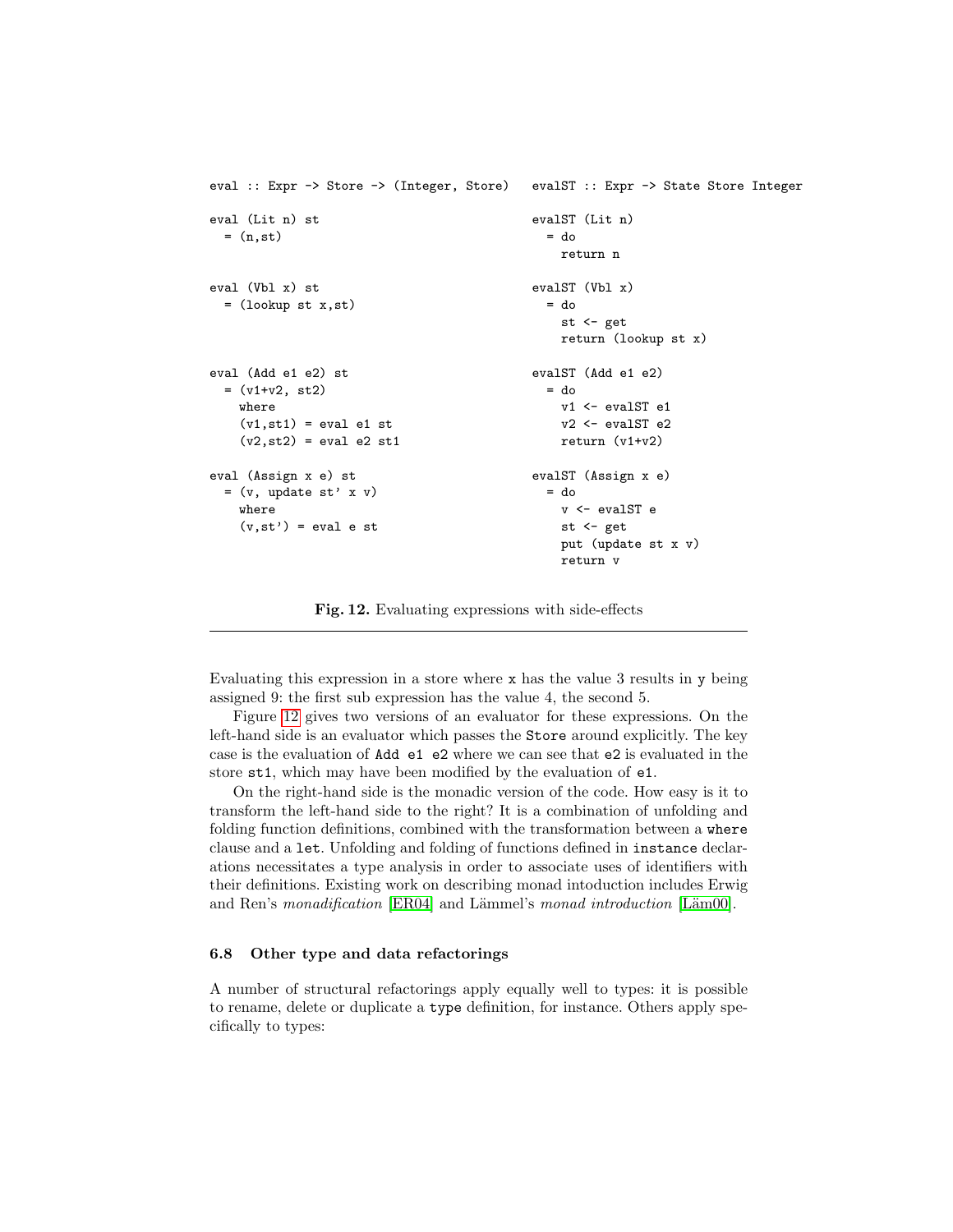- Introduce a type definition. Type synonyms make a program easier to read, but have no semantic implication.
- Introduce a newtype. Oh the other hand, a newtype is a new type, rather than a new name for an existing type. The restrictions that Haskell 98 places on which types may be declared as instances of classes make it necessary to introduce newtypes for composite types as instances.

Other data-related refactorings include:

- Enumerated type. Replace a finite set of constants with an enumerated type; that is a data type with a finite number of 0-ary constructors.
- Maybe types. Convert a Maybe type to a list or an Either; these can be seen as transformations of particular monads, as can the conversion from (the constant functor) Bool to a Maybe type.
- Currying and uncurrying. It is possible to group, ungroup and reorder argument lists to functions and types.
- <span id="page-20-0"></span>Algebraic types. Convert between tuples and one-constructor algebraic types; between homogeneous tuples and lists.
- Type generalisation. A type definition may refer to a particular type, as the right-hand definition of Expr in Figure [10](#page-16-0) refers to BinOp; this reference can become an additional parameter to the definition, with compensating changes to be made to the remainder of the program.

Some of these refactorings are already implemented in HaRe; others are being developed. The next section offers users the possibility of implementing refactorings for themselves.

#### 7 Designing your own refactorings: the HaRe API

The HaRe system has a layered architecture, illustrated in Figure [13.](#page-20-0) It is a Haskell program, so ultimately depends on a Haskell compiler for implementation. The Programatica toolset [\[Hal03\]](#page-25-6) provides the front end functionality, and the traversals and analyses are written using Strafunski [\[LV01\]](#page-26-2).

#### 7.1 The HaRe API

Using these libraries we have built other libraries of utilities for syntax manipulation: functions to collect all free identifiers in an expression, substitution functions and so forth.

Two library layers are necessary because of our need to preserve program layout and comments. In common with the vast majority of compilers, Programatica's abstract syntax tree (AST) omits comments, and contains only a limited amount of source code location information.

To keep track of complete comment and layout data we work with the token stream output by the lexical analyser, as well as the AST. When a program is modified we update both the AST and the token stream, and we output the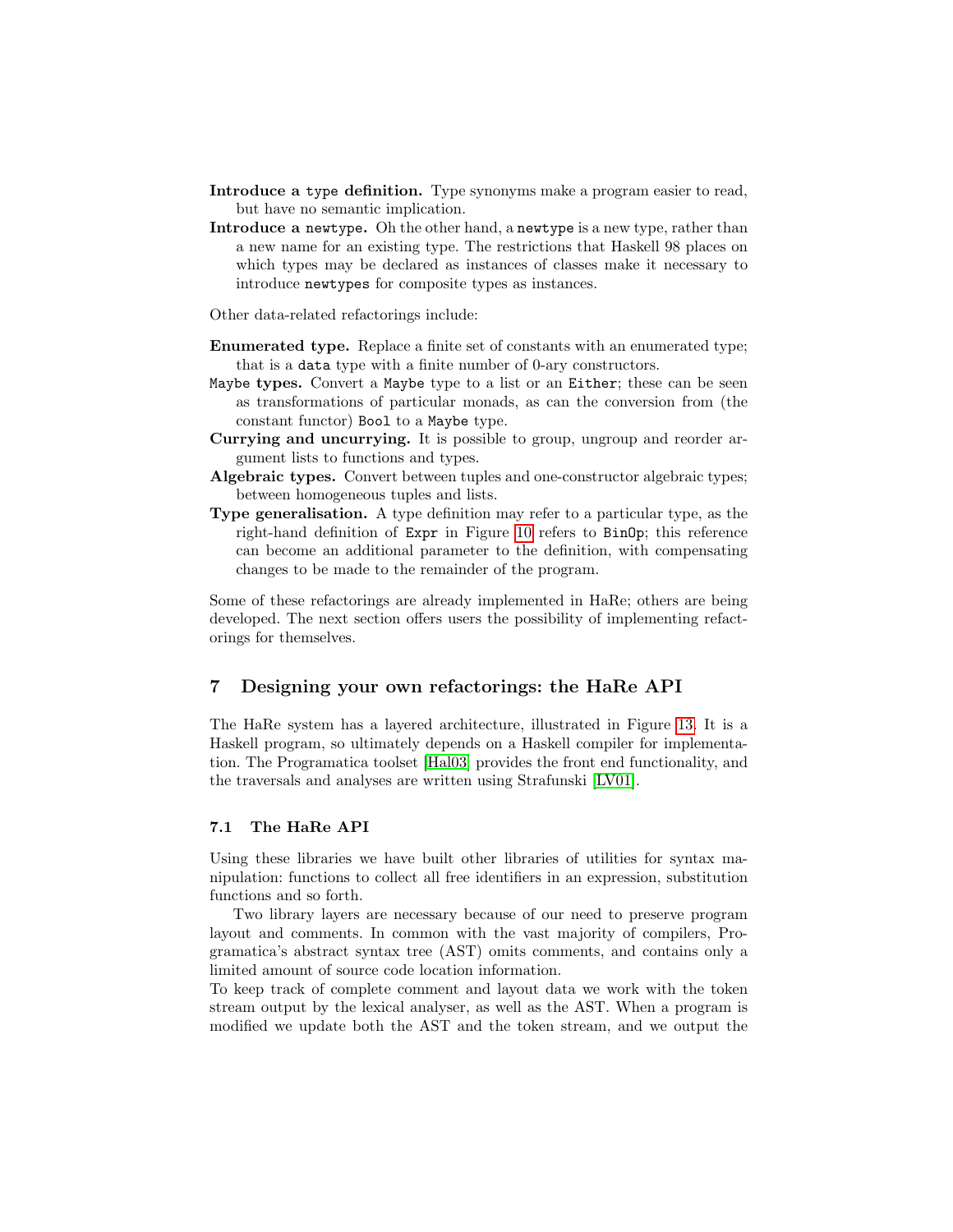

<span id="page-21-0"></span>Fig. 13. The HaRe architecture

source code program by combining the information held by them both. This necessitates that the utilities we design must manipulate both AST and token stream; we provide two libraries to do this.

- RefacUtils: this library hides the token stream manipulation, offering a set of high-level tree manipulation functions which will manipulate syntactic fragments; operations provided include insert, substitute, swap and so forth. These are built on top of our other library, which is described next.
- RefacLocUtils: this library provides the functionality to manipulate the token stream and AST directly; it is the user's responsibility to maintain consistency between the two, whereas with RefacUtils this is guaranteed by the library.

In the general course of things we would expect the majority of users to work with RefacUtils.

#### 7.2 A design example

<span id="page-21-1"></span>An illustrative example is given by the refactoring which swaps the first two arguments of a function. The essence of this transformation is the function doSwap:

```
doSwap pn = applyTP (full_buTP (idTP 'adhocTP' inMatch
                                     'adhocTP' inExp
                                     'adhocTP' inDecls
                               ))
```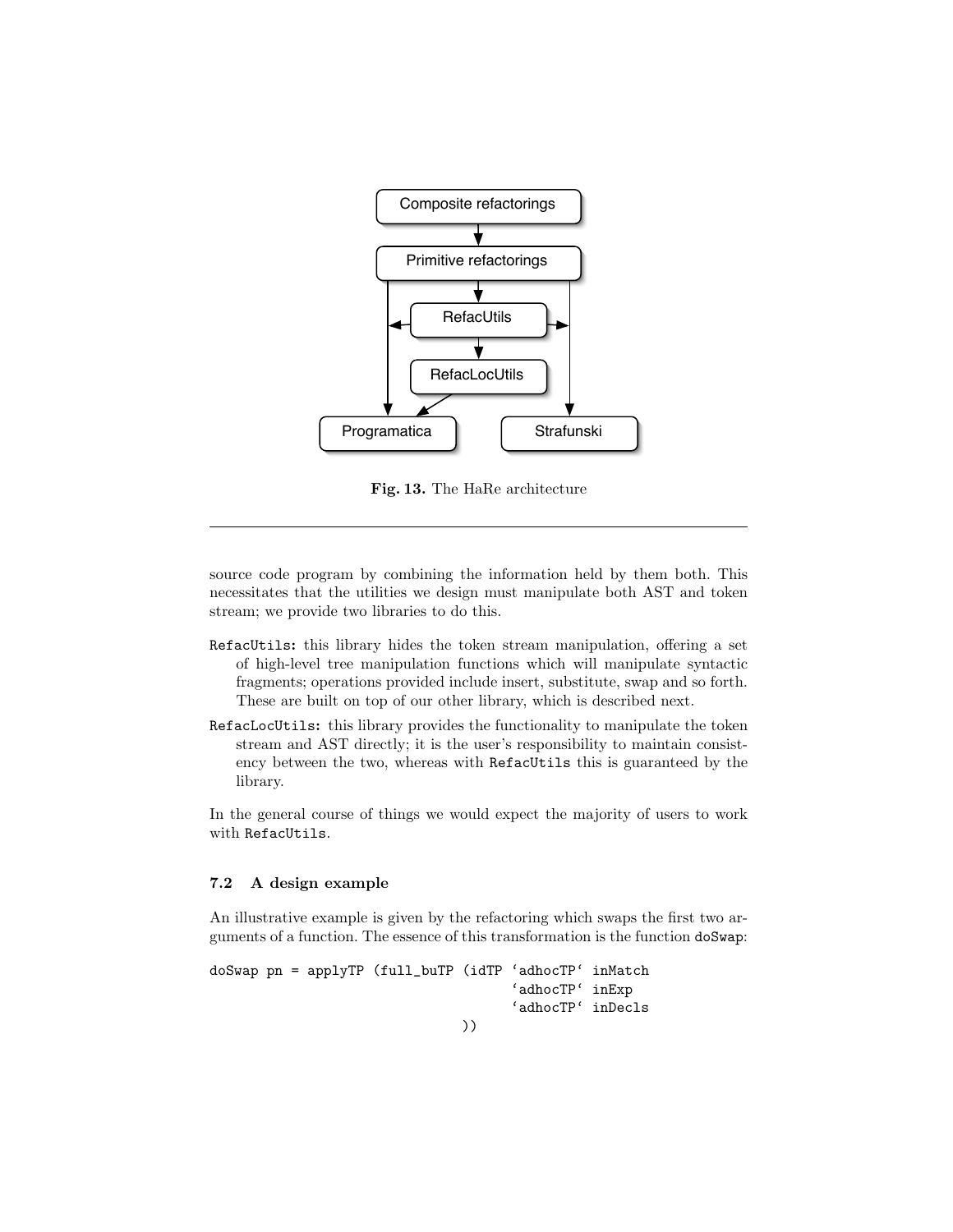```
inMatch ((HsMatch loc fun pats rhs ds)::HsMatchP)
      | pNTtoPN fun == pn
      = case pats of
         (p1:p2:ps) -> do
                           pats' <-swap p1 p2 pats
                           return (HsMatch loc fun pats' rhs ds)
                    -> error "Insufficient arguments to swap."
inMatch m = return m
inExp exp@((Exp (HsApp (Exp (HsApp e e1)) e2))::HsExpP)
      | expToPN e == pn
      = swap e1 e2 exp
inExp e = return e
```
Fig. 14. Swapping arguments in a pattern match and a function application

a bottom-up tree transformation which is the identity except at pattern matches, function applications and type declarations. The adhocTP combinator of Strafunski is ad hoc in the sense that it applies its left hand argument except when the right hand one can be applied; the TP suffix denotes that this is a 'type preserving' traversal. The details of the expression and definition manipulation functions are in Figure [14.](#page-21-0) Note that swap will in general swap two syntactic fragments within an AST, and so will be usable in many contexts. The code in Figure [14](#page-21-0) also illustrates the Programatica 'two level' syntax in action: the Exp constructors witness the recursive knot-typing.[9](#page-21-1)

The code in Figure [14](#page-21-0) makes the 'swap' transformation but raises an error at any point where the function is used with less than two arguments. In a full implementation this condition would be checked prior to applying the refactoring, with two possibilities when the condition fails.

- No action is taken unless all applications have at least two arguments.
- Compensating action is taken in cases with fewer arguments. In this case it is possible to replace these instances of a function f, say, with calls to flip f, where flip f  $a$   $b = f b$  a. Note that in particular this handles 'explicit' applications of a function of the form  $f$   $\phi$  a  $\phi$  b.

Full details of the API and function-by-function Haddock [\[Had\]](#page-25-11) documentation are contained in the HaRe distribution. Details of implementing a number of fusion transformations are given in [\[Ngu04\]](#page-26-12).

 $9$  The two-level syntax is exemplified by a definition of lists. First a type constructor function is defined, data L a  $l = Nil$  | Cons a l and then the recursive type is defined to be the fixed point of L, thus: newtype List a = List (L a (List a)). Since types cannot be recursive in Haskell, the fixed point introduces a wrapping constructor, List here. For example, under this approach the list [2] will be given by the term List (Cons 2 (List Nil)).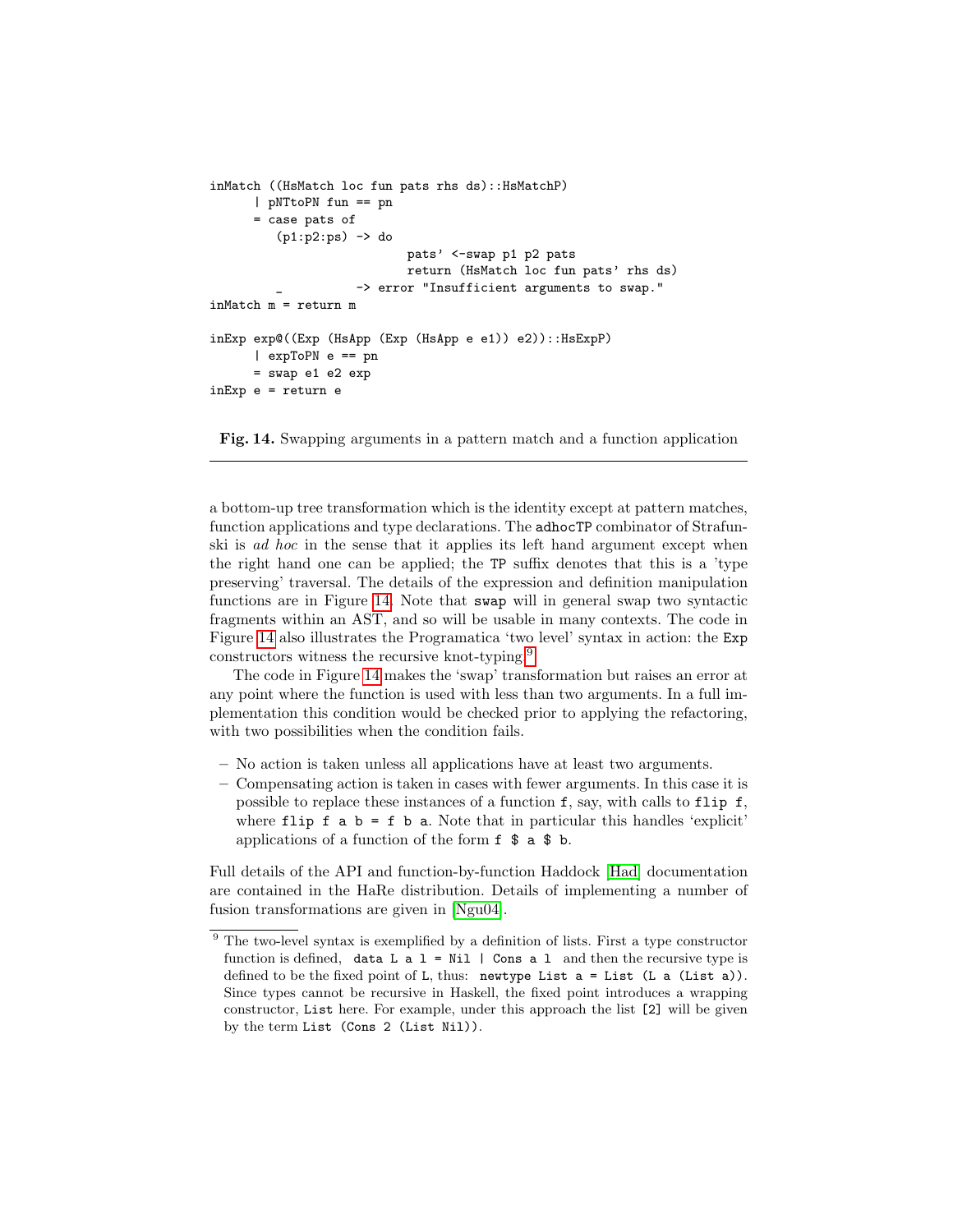#### 7.3 A domain-specific language for refactoring

Users who want to define their own refactorings can potentially interact with the system in two quite different ways. First, it is possible to build refactorings using the API already discussed; this required users to understand details of Strafunski, Haskell syntax in Programatica and the API Itself.

A simpler, but more limited, approach is to provide set of combining forms, or domain-specific language, for the existing refactorings, in analogy with the tactic (and tactical) languages of LCF-style proof assistants such as Isabelle[\[NPW02\]](#page-26-13). In more detail, users could be offered combinators for

sequencing a list of refactorings; choice between a number of alternatives; and repetition of a given refactoring, whilst it is applicable.

Examples of how the DSL might be used are already evident: lifting a definition to the top level (of a module) can be effected by repeatedly lifting it one level; the full ADT refactoring is given by sequencing a number of simpler operations. Building this DSL is a current research topic for the project.

#### 8 Reflecting on refactoring

The work we have seen so far raises a number of questions and directions for future work.

#### 8.1 The refactoring design space

In implementing refactorings it becomes apparent that a single refactoring can often have a number of variants, and it is not clear which of these should be implemented. We introduce the different sorts of variation through a series of examples.

All, one or some? In introducing a new definition by selecting an expression, should the definition just replace the single identified instance of the expression, all instances of that expression (in the module) or should the user be asked to select precisely those instances to be replaced?

Compensation or not? In lifting a definition to the top level, what should be done if there are bindings used in the definition which are not in scope at the top level? It is possible to compensate for this by adding extra parameters  $(\lambda$ -lifting), or the implementation may simply disallow this refactoring.

Modify or preserve? Generalisation as outlined in Section [4](#page-6-0) modifies the generalised function itself (format), changing calls to the function throughout the project. An alternative is to define a generalised function, format' say, and to re-define format as an instance of this.

<span id="page-23-1"></span><span id="page-23-0"></span>One advantage of this approach is that it localises the changes to a single module. Moreover the type of the function is unchanged, so that any uses of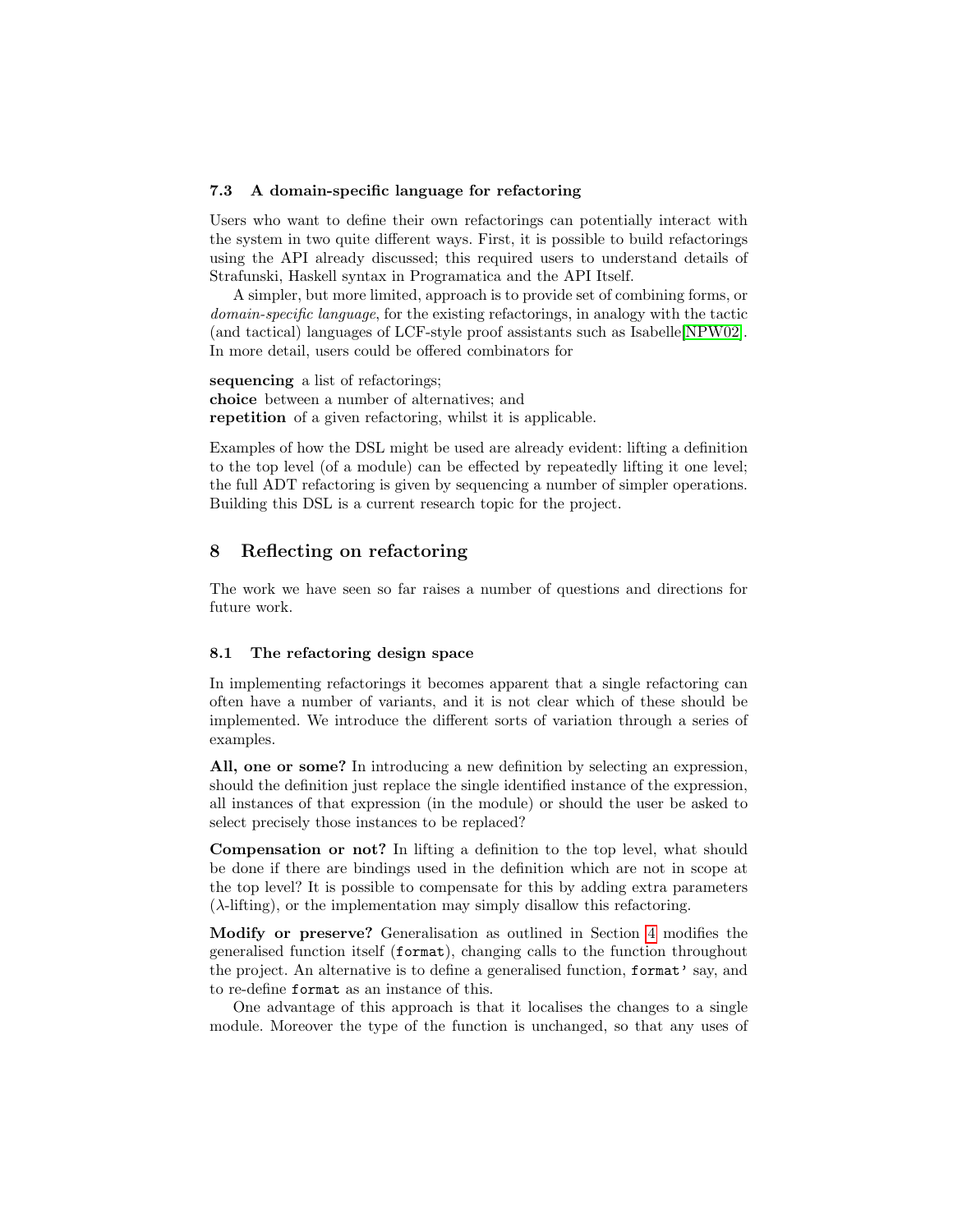the function outside the project will not be compromised. A disadvantage is the proliferation of names: the original function and its generalisation are both visible now.

How much to preserve? A refactoring should not change the behaviour of the program, but underneath this requirement lie a number of possibilities. It would be possible to require that the meaning of every definition was unchanged, but that would preclude a generalisation, which changes not only the function but its type as well.

More realistically, it would be possible to require that the meaning of the main program should be unchanged. This allows for a whole variety of refactorings which don't preserve meaning locally, but which do work 'under the hood'. To give two examples:

- The semantics of Haskell draws subtle distinctions between function bindings and lambda expressions, for instance, which are only apparent for partiallydefined data values. Arguably these should not be allowed to obstruct transformations which can substantially affect program design.
- More problematic is a refactoring which replaces lists by sets, when the lists are essentially used to store a collection of elements.[10](#page-23-0)

To verify the conditions of the last transformation in a tool would be a substantial challenge; this is the point at which a tool builder has to realise that the worth of the tool comes from implementing a set of clearly-defined, simple and useful refactorings, rather than attempting to be comprehensive.

Not (quite) a refactoring? Some operations on programs are not precisely refactorings, but can be supported by the same infrastructure, and would be of value to programmers. Examples include:

- $-$  Add a new constructor to a data type:<sup>[11](#page-23-1)</sup> this should not only add the constructor but also add new clauses to definitions which use pattern matching over this type.
- Add a field to a constructor of a data type: this would require modification to every pattern match and use of this constructor.
- Create a new skeleton definition for a function over a data type: one clause would have to be introduced for each constructor.

#### 8.2 What does the work say for Haskell?

Building a tool like HaRe makes us focus on some of the details of the design of Haskell, and how it might be improved or extended.

The correspondence principle. At first sight it appears that there are correspondences between definitions and expressions [\[Ten79\]](#page-26-14), thus:

 $10$  This is illustrated in the case study [\[TR03\]](#page-26-9).

 $11$  It is arguable that this is a refactoring, in fact. Adding a constructor only has an effect when that constructor is used, although this could arise indirectly through use of a derived instance of Read.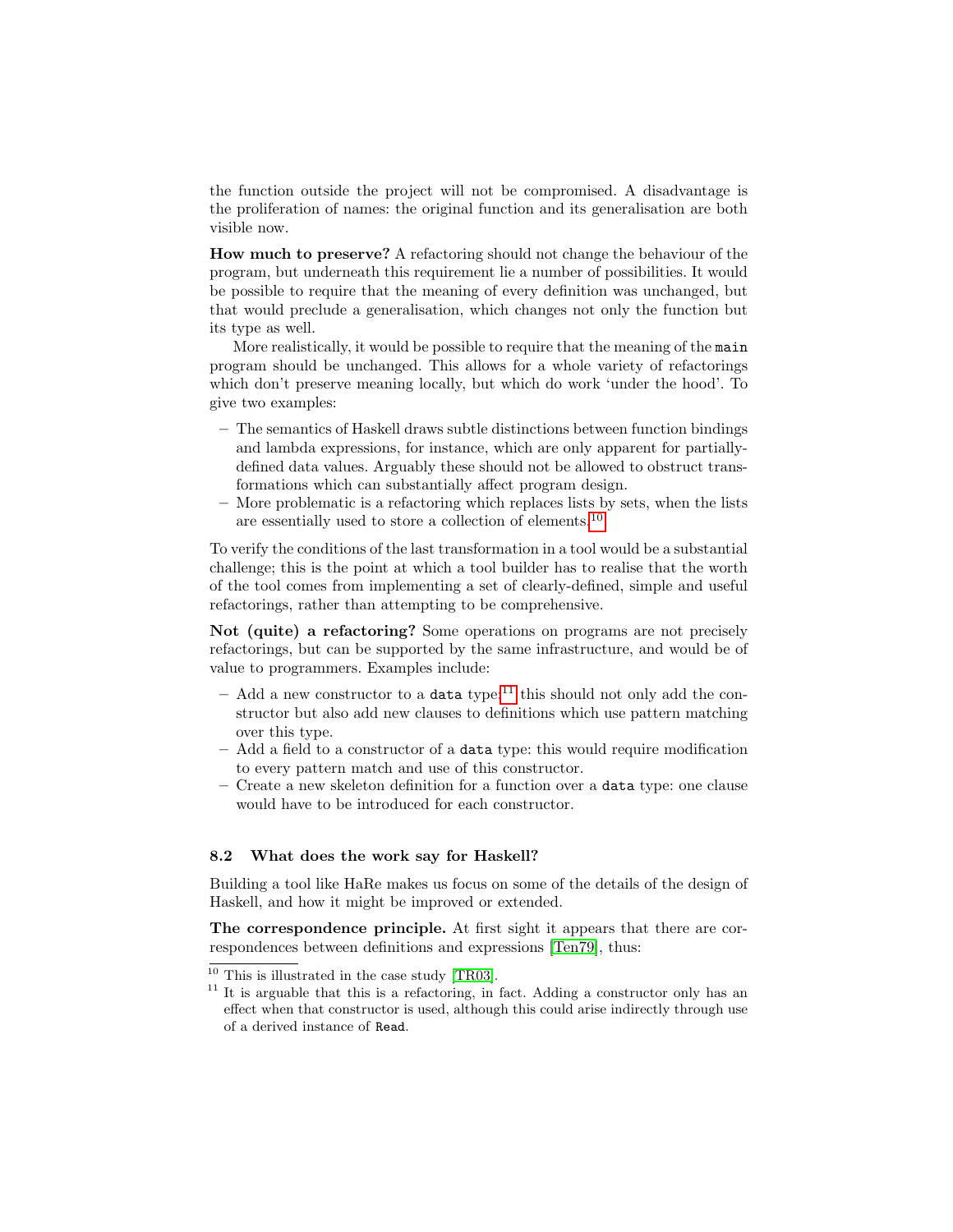|                  | <i>Expressions</i>                         | Definitions |
|------------------|--------------------------------------------|-------------|
| Conditional      | if $\dots$ then $\dots$ else $\dots$ guard |             |
| Local definition | let                                        | where       |
| Abstraction      | $\pmb{\wedge} p \rightarrow \ldots$        | f $p = $    |
| Pattern matching | case $x$ of $p$                            | f $p = $    |

In fact, it is not possible to translate freely between one construct and its correspondent. In general, constructs associated with definitions can be 'open ended' whereas expressions may not.

Take a particular case: a clause of a function may just define values for certain arguments because patterns or guards may not exhaust all the possibilities; values for other arguments may be defined by subsequent clauses. This is not the case with if ... then ... else ... and case: speaking operationally, once entered they will give a value for all possible arguments; it is not possible to fall through to a subsequent construct.

Arguably this reflects a weakness in the design of Haskell, and could be rectified by tightening up the form of definitions (compulsory otherwise and so forth), but this would not be acceptable to the majority of Haskell users.

Scoped instance declarations. In Haskell it is impossible to prevent an instance declaration from being exported by a module. The lack of scoped class instances is a substantial drawback in large projects. The specific difficulty we experienced was integrating libraries from Programatica and Strafunski which defined subtly different instances of the same class over the same type.

<span id="page-25-9"></span><span id="page-25-7"></span>The module system. There are certain weaknesses in the module system: it is possible to hide certain identifiers on importing a module, but it is not possible to do the same in an export list, for instance.

<span id="page-25-8"></span><span id="page-25-3"></span>Layout. In designing a tool which deals with source program layout, a major headache has been caused by tabs, and the different way in which they can be interpreted by different editors (and editor settings). We recommend that all users work with spaces in their source code.

<span id="page-25-10"></span><span id="page-25-4"></span><span id="page-25-1"></span><span id="page-25-0"></span>Haskell 98 / GHC Haskell. Whilst we have built a system which supports full Haskell 98, it is apparent that the majority of larger-scale Haskell systems use the de facto standard, GHC Haskell. We hope to migrate HaRe to GHC in due course, particularly if we are able to use the GHC front end API currently under development.

#### <span id="page-25-11"></span><span id="page-25-2"></span>8.3 An exercise for the reader

<span id="page-25-6"></span><span id="page-25-5"></span>Readers who are interested in learning more about refactoring are encouraged to use the HaRe tool to support exploring refactoring in a particular project. Any non-trivial project would be suitable: the game of minesweeper [\[Tho\]](#page-26-15) provides a nicely open-ended case study.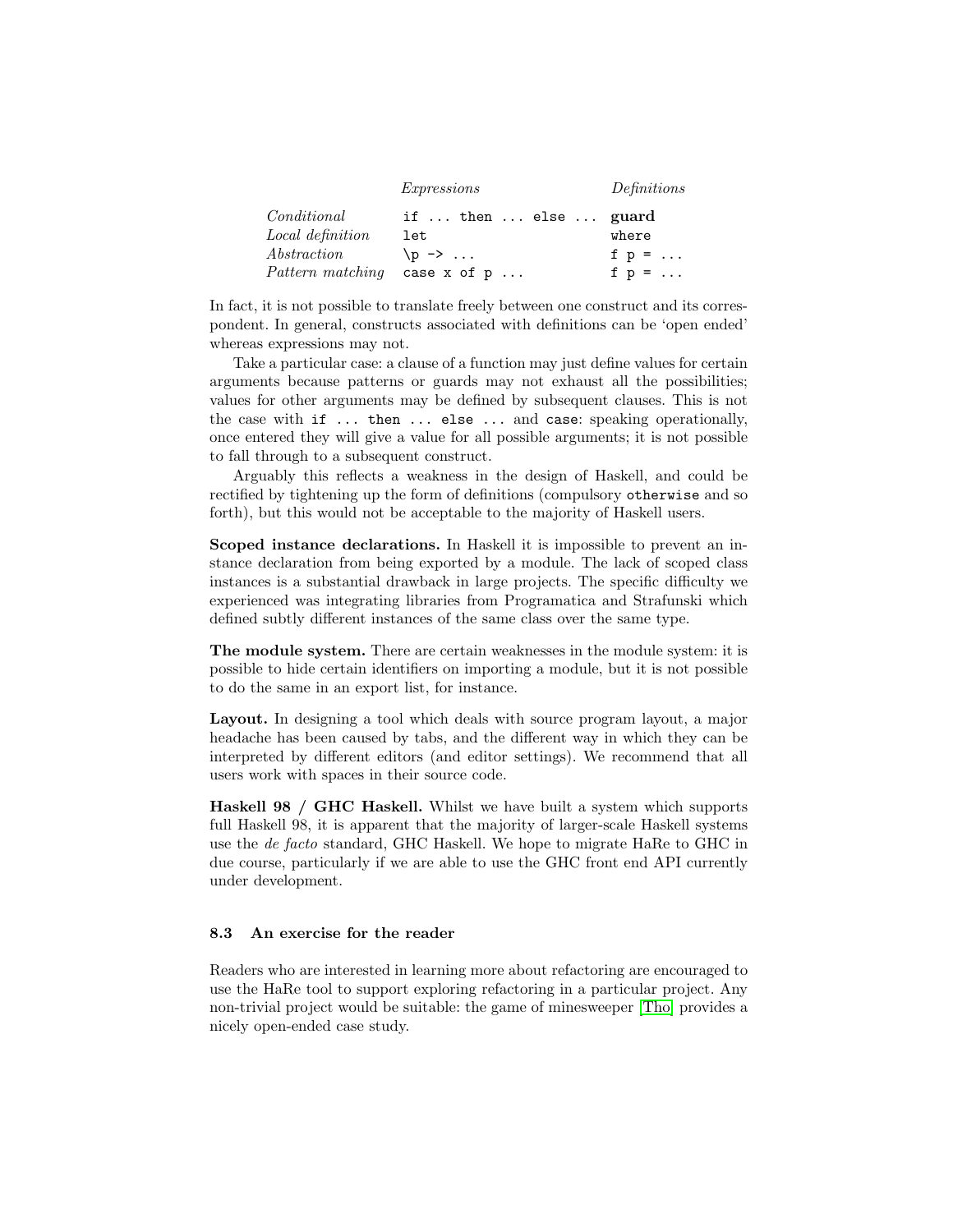#### <span id="page-26-11"></span>8.4 Future work

<span id="page-26-5"></span>High on our priority list is to implement refactorings which will extract 'similar' pieces of program into a common abstraction: this is often requested by potential users. We also expect to migrate the system to deal with hierarchical libraries, libraries without source code and ultimately to use the GHC front end to support full GHC Haskell in HaRe.

#### <span id="page-26-7"></span><span id="page-26-6"></span>8.5 Refactoring elsewhere

These notes have used Haskell as an expository vehicle, but the principles apply equally well to other functional languages, or at least to their pure subsets.

<span id="page-26-8"></span><span id="page-26-1"></span>Programming is not the only place where refactoring can be useful. When working on a presentation, a proof, a set of tests and so forth similar redesigns take place. Formal support for proof re-construction could be added to proof assistants such as Isabelle.

<span id="page-26-12"></span><span id="page-26-2"></span>In a related context, there is often interest in providing evidence for a program's properties or behaviour. This evidence can be in the form of a proof, test results, model checks and so forth. This raises the challenge of evolving this evidence as the program evolves, through both refactorings and changes of functionality.

#### <span id="page-26-13"></span><span id="page-26-0"></span>References

- <span id="page-26-14"></span><span id="page-26-4"></span> $B^+$ . Warren Burton et al. Views: An Extension to Haskell Pattern Matching. Proposed extension to Haskell; [http://www.haskell.org/development/views.](http://www.haskell.org/development/views.html) [html](http://www.haskell.org/development/views.html).
- <span id="page-26-15"></span>Blu. The BlueJ system. <http://www.bluej.org/>.
- BR. John Brandt and Don Roberts. Refactory. [http://st-www.cs.uiuc.edu/](http://st-www.cs.uiuc.edu/users/brant/Refactory/) [users/brant/Refactory/](http://st-www.cs.uiuc.edu/users/brant/Refactory/).
- <span id="page-26-9"></span><span id="page-26-3"></span>DJH02. Iavor S. Diatchki, Mark P. Jones, and Thomas Hallgren. A Formal Specification for the Haskell 98 Module System. In *ACM Sigplan Haskell Workshop*, 2002.
- <span id="page-26-10"></span>Ecl. The Eclipse project. <http://www.eclipse.org/>.
- ER04. Martin Erwig and Deling Ren. Monadification of functional programs. *Science of Computer Programming*, 52(1-3):101–129, 2004.
- Flo79. Robert W. Floyd. The paradigms of programming. *Commun. ACM*, 22(8):455– 460, 1979.
- Fow00. Martin Fowler. *Refactoring: Improving the Design of Existing Code*. Object Technology Series. Addison-Wesley, 2000.
- GN93. W.G. Griswold and D. Notkin. Automated assistance for program restructuring. *ACM Transactions on Software Engineering and Methodology*, 2, 1993.
- Had. The Haddock documentation system for Haskell. [http:/www.haskell.org/](http:/www.haskell.org/haddock) [haddock](http:/www.haskell.org/haddock).
- Hal03. Thomas Hallgren. Haskell Tools from the Programatica Project (Demo Abstract). In *ACM Sigplan Haskell Workshop*, 2003.
- HaR. The HaRe system. [http://www.cs.kent.ac.uk/projects/refactor-fp/](http://www.cs.kent.ac.uk/projects/refactor-fp/hare.html) [hare.html](http://www.cs.kent.ac.uk/projects/refactor-fp/hare.html).